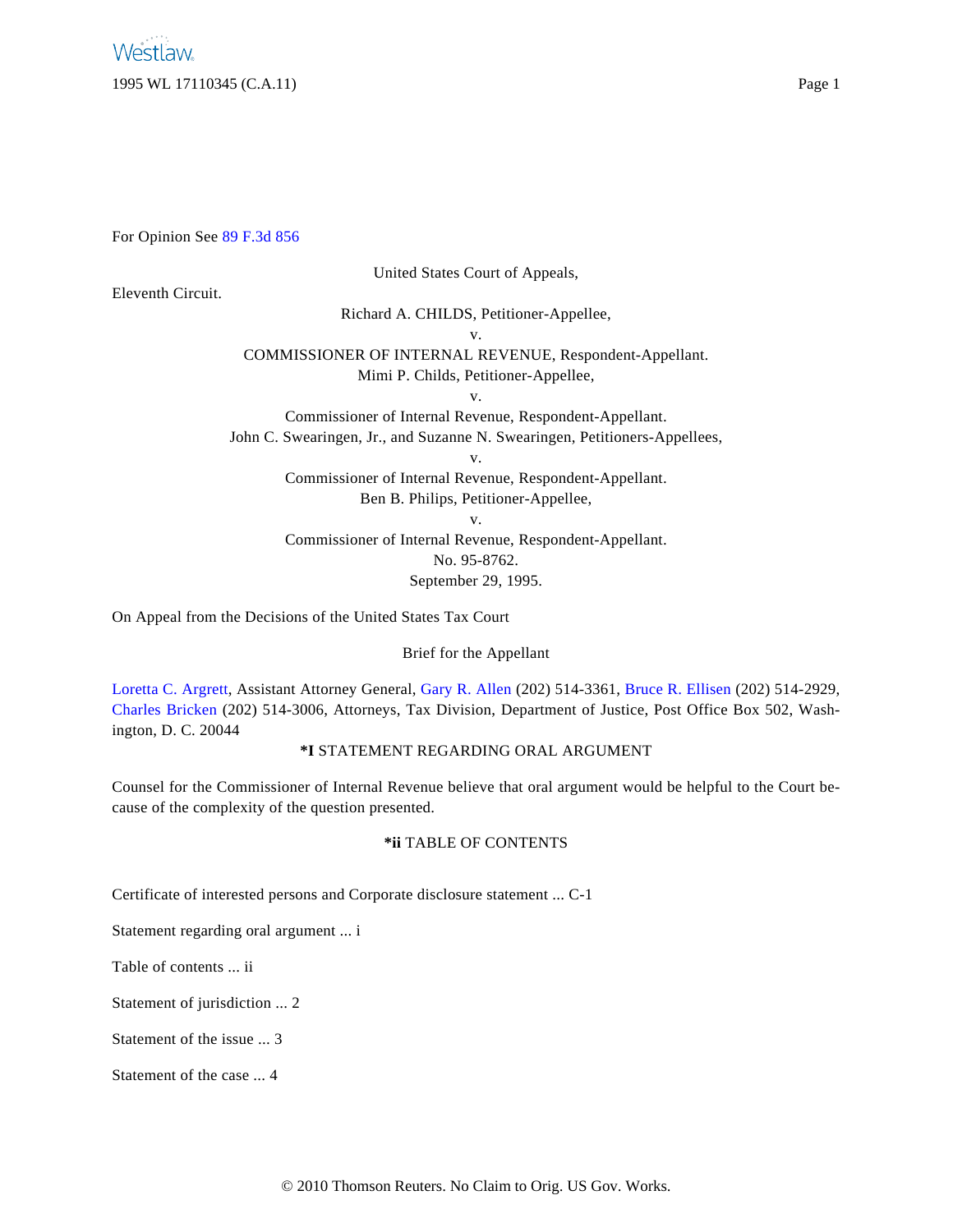(1) Course of proceedings and disposition in the court below ... 4

(2) Statement of the facts ... 4

(a) The Garrett litigation ... 5

(b) The Jones litigation ... 9

(c) Tax treatment of the attorneys' annuities ... 12

(3) Standard of review ... 15

Summary of argument ... 15

Argument:

The Tax Court erred in holding that taxpayers' right to receive the attorney's fees owed to them by their plaintiff clients in the form of annuity payments from the defendant's liability insurer as the result of the settlement of personal injury litigation does not constitute "property" within the meaning of [I.R.C. § 83](http://www.westlaw.com/Find/Default.wl?rs=dfa1.0&vr=2.0&DB=1000546&DocName=26USCAS83&FindType=L) ... 20

A. Introduction ... 20

**\*iii** B. Taxpayers' clients--not the liability insurers--were obligated to pay taxpayers' fees, and their promises to pay in the future were "funded" by the assignments to taxpayers of the clients' rights to receive payments from the liability insurers ... 24

C. Even if the liability insurers are deemed to be the obligors with respect to the payment of taxpayers' fees, their promises to pay taxpayers in the future were "funded" by the purchase of annuity policies ... 29

Conclusion ... 40

Certificate of service ... 41

Appendix ... 42

#### **CITATIONS**

Cases:

*[Belka v. Rowe Furniture Corp](http://www.westlaw.com/Find/Default.wl?rs=dfa1.0&vr=2.0&DB=345&FindType=Y&SerialNum=1983146157).*[, 571 F. Supp. 1249 \(D. Md. 1983\)](http://www.westlaw.com/Find/Default.wl?rs=dfa1.0&vr=2.0&DB=345&FindType=Y&SerialNum=1983146157) ... 27

*[Belsky v. First Nat. Life Ins. Co](http://www.westlaw.com/Find/Default.wl?rs=dfa1.0&vr=2.0&DB=350&FindType=Y&SerialNum=1987060295).*[, 818 F.2d 661 \(8th Cir. 1987\)](http://www.westlaw.com/Find/Default.wl?rs=dfa1.0&vr=2.0&DB=350&FindType=Y&SerialNum=1987060295) ... 27

*[Centre v. Commissioner](http://www.westlaw.com/Find/Default.wl?rs=dfa1.0&vr=2.0&DB=838&FindType=Y&SerialNum=1971290034)*[, 55 T.C. 16 \(1970\)](http://www.westlaw.com/Find/Default.wl?rs=dfa1.0&vr=2.0&DB=838&FindType=Y&SerialNum=1971290034) ... 22, 27, 28

*[Dependahl v. Falstaff Brewing Co](http://www.westlaw.com/Find/Default.wl?rs=dfa1.0&vr=2.0&DB=350&FindType=Y&SerialNum=1981127994).*[, 653 F.2d 1208 \(8th Cir. 1981\)](http://www.westlaw.com/Find/Default.wl?rs=dfa1.0&vr=2.0&DB=350&FindType=Y&SerialNum=1981127994), *cert. denied*, [454 U.S. 968](http://www.westlaw.com/Find/Default.wl?rs=dfa1.0&vr=2.0&DB=780&FindType=Y&SerialNum=1981243338) and, *sub nom*. *[De](http://www.westlaw.com/Find/Default.wl?rs=dfa1.0&vr=2.0&DB=780&FindType=Y&SerialNum=1981244001)[pendahl v. Kalmanovitz](http://www.westlaw.com/Find/Default.wl?rs=dfa1.0&vr=2.0&DB=780&FindType=Y&SerialNum=1981244001)*[, 454 U.S. 1084 \(1981\)](http://www.westlaw.com/Find/Default.wl?rs=dfa1.0&vr=2.0&DB=780&FindType=Y&SerialNum=1981244001) ... 28, 38

**\*iv** *[Minor v. United States](http://www.westlaw.com/Find/Default.wl?rs=dfa1.0&vr=2.0&DB=350&FindType=Y&SerialNum=1985148622)*[, 772 F.2d 1472 \(9th Cir. 1985\)](http://www.westlaw.com/Find/Default.wl?rs=dfa1.0&vr=2.0&DB=350&FindType=Y&SerialNum=1985148622) ... 22, 23, 27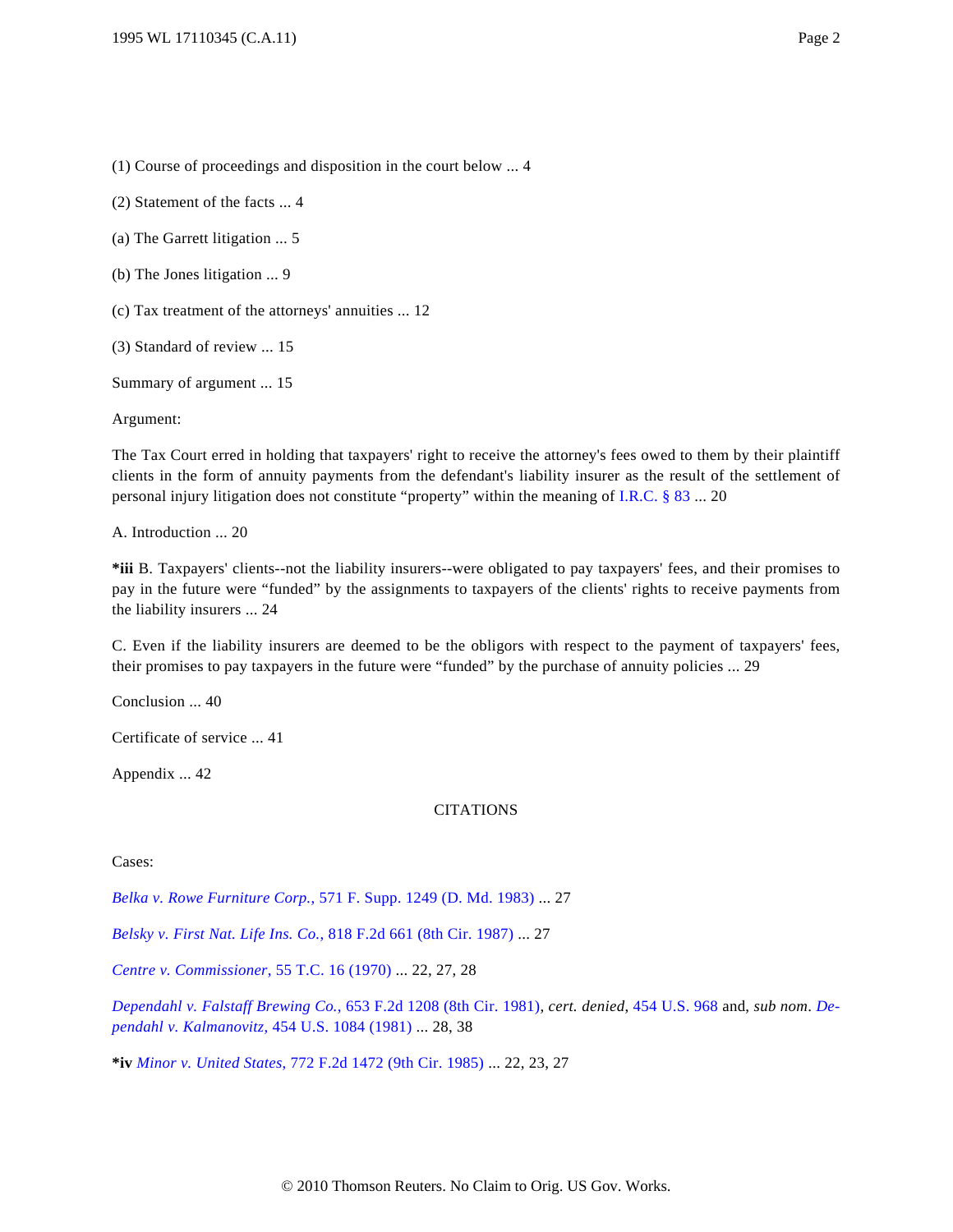*[Pagel, Inc. v. Commissioner](http://www.westlaw.com/Find/Default.wl?rs=dfa1.0&vr=2.0&DB=838&FindType=Y&SerialNum=1988102296)*[, 91 T.C. 200 \(1988\)](http://www.westlaw.com/Find/Default.wl?rs=dfa1.0&vr=2.0&DB=838&FindType=Y&SerialNum=1988102296), *aff'd*, [905 F. 2d 1190 \(8th Cir. 1990\)](http://www.westlaw.com/Find/Default.wl?rs=dfa1.0&vr=2.0&DB=350&FindType=Y&SerialNum=1990094348) ... 21

*[Sproull v. Commissioner](http://www.westlaw.com/Find/Default.wl?rs=dfa1.0&vr=2.0&DB=838&FindType=Y&SerialNum=1951287377)*[, 16 T.C. 244 \(1951\)](http://www.westlaw.com/Find/Default.wl?rs=dfa1.0&vr=2.0&DB=838&FindType=Y&SerialNum=1951287377), *aff'd*, [194 F.2d 541 \(6th Cir. 1952\)](http://www.westlaw.com/Find/Default.wl?rs=dfa1.0&vr=2.0&DB=350&FindType=Y&SerialNum=1952200085) ... 22, 27

*[Trebotich v. Commissioner](http://www.westlaw.com/Find/Default.wl?rs=dfa1.0&vr=2.0&DB=350&FindType=Y&SerialNum=1974109467)*[, 492 F.2d 1018 \(9th Cir. 1974\)](http://www.westlaw.com/Find/Default.wl?rs=dfa1.0&vr=2.0&DB=350&FindType=Y&SerialNum=1974109467) ... 38

*[Young v. Commissioner](http://www.westlaw.com/Find/Default.wl?rs=dfa1.0&vr=2.0&DB=350&FindType=Y&SerialNum=1991046720)*[, 926 F.2d 1083 \(11th Cir. 1991\)](http://www.westlaw.com/Find/Default.wl?rs=dfa1.0&vr=2.0&DB=350&FindType=Y&SerialNum=1991046720) ... 15

*[Zuhone v. Commissioner](http://www.westlaw.com/Find/Default.wl?rs=dfa1.0&vr=2.0&DB=350&FindType=Y&SerialNum=1989126456)*[, 883 F. 2d 1317 \(7th Cir. 1989\)](http://www.westlaw.com/Find/Default.wl?rs=dfa1.0&vr=2.0&DB=350&FindType=Y&SerialNum=1989126456) ... 21

Statutes:

[29 U.S.C. § 1003](http://www.westlaw.com/Find/Default.wl?rs=dfa1.0&vr=2.0&DB=1000546&DocName=29USCAS1003&FindType=L) ... 27, 38

Internal Revenue Code (26 U.S.C.):

\* [§ 83](http://www.westlaw.com/Find/Default.wl?rs=dfa1.0&vr=2.0&DB=1000546&DocName=26USCAS83&FindType=L) ... 3, 12-18, 20, 21, 23, 27-29, 33, 37-39, 42

§ 130 ... 8, 32, 35, 36, 43

- § 6214 ... 3
- § 7442 ... 3
- § 7459 ... 3
- § 7482 ... 3
- § 7483 ... 3

Tax Reform Act of 1986, [Pub. L. No. 99-514, § 2, 100 Stat. 2085](http://www.westlaw.com/Find/Default.wl?rs=dfa1.0&vr=2.0&DB=1077005&DocName=UU%28I4B69EEE9A1-E642ECA21E4-01F8D0A45CF%29&FindType=l) ... 2

**\*v** Miscellaneous:

[Rev. Rul. 79-220, 1979-2 C.B. 74 ... 37](http://www.westlaw.com/Find/Default.wl?rs=dfa1.0&vr=2.0&DB=1048&FindType=Y&SerialNum=1979020295)

[Treas. Reg. § 1.451-2](http://www.westlaw.com/Find/Default.wl?rs=dfa1.0&vr=2.0&DB=1016188&DocName=26CFRS1.451-2&FindType=L) ... 15

\* [Treas. Reg. § 1.83-3](http://www.westlaw.com/Find/Default.wl?rs=dfa1.0&vr=2.0&DB=1016188&DocName=26CFRS1.83-3&FindType=L) ... 14, 17, 21, 27, 33, 39, 45

Note: Authorities marked with an asterisk in the margin are those upon which the Commissioner primarily relies.

#### **\*2** STATEMENT OF JURISDICTION

The Commissioner mailed statutory notices of deficiency in income taxes for 1986 and 1987 to taxpayers Richard A. Childs, Mimi P. Childs, John C. Swearingen, Jr., Suzanne N. Swearingen, and Ben B. Philips on<br>April 16, 1992.<sup>[FN1]</sup> (Doc. 3 at 1; Doc. 6 at 1; Doc. 9 at 1; Doc. 13 at 1; Exs. 52-AZ, 53-BA, 92-CN.)<sup>[FN2]</sup> Taxpayers, within the 90-day period provided in [Section 6213, Internal Revenue Code](http://www.westlaw.com/Find/Default.wl?rs=dfa1.0&vr=2.0&DB=1012823&DocName=26USCAS6213&FindType=L) of 1986,[FN3] filed petitions in the United States Tax Court seeking redeterminations of the proposed **\*3** deficiencies. (Docs. 3, 6, 9,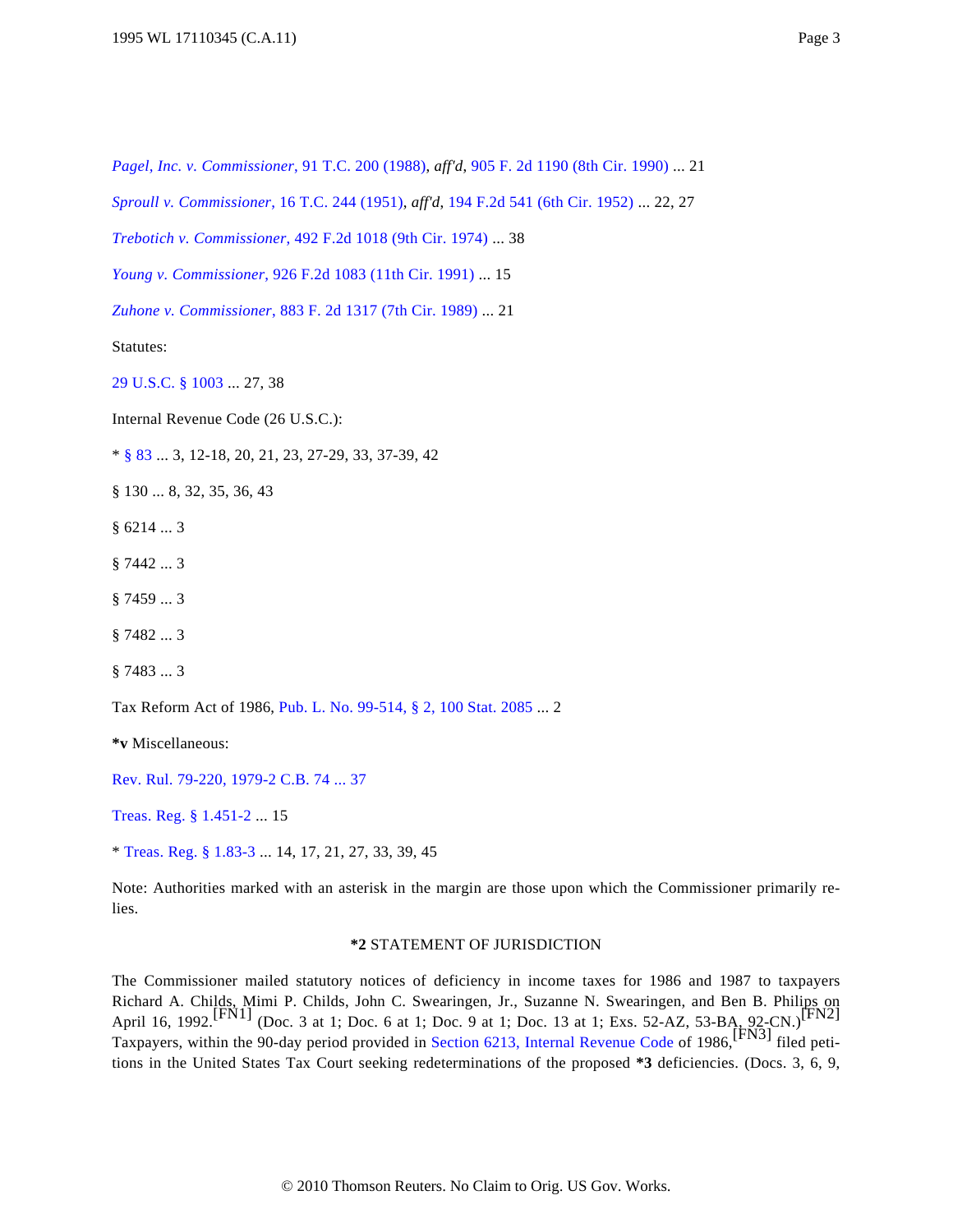13.)[FN4] The Tax Court had subject-matter jurisdiction over the cases under [I.R.C. §§ 6213](http://www.westlaw.com/Find/Default.wl?rs=dfa1.0&vr=2.0&DB=1012823&DocName=26USCAS6213&FindType=L), [6214](http://www.westlaw.com/Find/Default.wl?rs=dfa1.0&vr=2.0&DB=1012823&DocName=26USCAS6214&FindType=L), and [7442](http://www.westlaw.com/Find/Default.wl?rs=dfa1.0&vr=2.0&DB=1012823&DocName=26USCAS7442&FindType=L) [\(1986\).](http://www.westlaw.com/Find/Default.wl?rs=dfa1.0&vr=2.0&DB=1012823&DocName=26USCAS7442&FindType=L)

FN1. Except where the context requires otherwise, references herein to "taxpayers" shall, for convenience, refer collectively to Richard A. Childs, John C. Swearingen, Jr., and Ben B. Philips. Mimi P. Childs (notwithstanding that she filed a separate petition in the Tax Court) and Suzanne N. Swearingen are parties to this case solely because they filed joint income tax returns with their husbands for the years in issue.

FN2. "Doc." references are to the documents in the original record as numbered by the Clerk of the Tax Court and transmitted to this Court. "Ex." references are to the separately certified exhibits that were attached to the parties' several stipulations of facts or admitted at trial.

FN3. Except as noted, all statutory references are to the Internal Revenue Code (26 U.S.C.) ("I.R.C." or the "Code") as in effect in 1986 and 1987, the years in issue. The Internal Revenue Code of 1954 was redesignated the Internal Revenue Code of 1986 by the Tax Reform Act of 1986, [Pub. L. No. 99-514, §](http://www.westlaw.com/Find/Default.wl?rs=dfa1.0&vr=2.0&DB=1077005&DocName=UU%28I4B69EEE9A1-E642ECA21E4-01F8D0A45CF%29&FindType=l) [2, 100 Stat. 2085](http://www.westlaw.com/Find/Default.wl?rs=dfa1.0&vr=2.0&DB=1077005&DocName=UU%28I4B69EEE9A1-E642ECA21E4-01F8D0A45CF%29&FindType=l).

FN4. The petitions of taxpayers Childs were timely filed on July 10, 1992. (Doc. 3 at 1; Doc. 6 at 1.) The petitions of taxpayers Swearingen and Philips were filed on July 17, 1992, but the envelopes in which the petitions were mailed were postmarked on July 15, 1992. (Doc. 9; Doc. 13.) The petitions of taxpayers Swearingen and Philips therefore were timely under [I.R.C. §§ 6213](http://www.westlaw.com/Find/Default.wl?rs=dfa1.0&vr=2.0&DB=1012823&DocName=26USCAS6213&FindType=L) and [7502 \(1986\)](http://www.westlaw.com/Find/Default.wl?rs=dfa1.0&vr=2.0&DB=1012823&DocName=26USCAS7502&FindType=L).

The Tax Court consolidated the cases for trial, briefing, and opinion. (Doc. 65.) In accordance with its opinion (Doc. 80), which is reported at [103 T.C. 634](http://www.westlaw.com/Find/Default.wl?rs=dfa1.0&vr=2.0&FindType=Y&SerialNum=1995020220), the Tax Court, on March 16, 1995, entered its decisions (Docs. 85-88) pursuant to [I.R.C. § 7459 \(1986](http://www.westlaw.com/Find/Default.wl?rs=dfa1.0&vr=2.0&DB=1012823&DocName=26USCAS7459&FindType=L)). The decisions were final and disposed of all claims with respect to all parties to each of the respective consolidated cases. The Commissioner filed her notice of appeal on June 7, 1995 (Doc. 89), within 90 days after entry of the decisions. This appeal, therefore, is timely under [I.R.C. § 7483](http://www.westlaw.com/Find/Default.wl?rs=dfa1.0&vr=2.0&DB=1012823&DocName=26USCAS7483&FindType=L) [\(1986\).](http://www.westlaw.com/Find/Default.wl?rs=dfa1.0&vr=2.0&DB=1012823&DocName=26USCAS7483&FindType=L) This Court has jurisdiction over this appeal pursuant to [I.R.C. § 7482 \(1986\)](http://www.westlaw.com/Find/Default.wl?rs=dfa1.0&vr=2.0&DB=1012823&DocName=26USCAS7482&FindType=L).

### STATEMENT OF THE ISSUE

Whether the Tax Court erred in holding that an attorney's right to receive his attorney's fee in the form of annuity payments as the result of the settlement of personal injury litigation did not constitute "property" within the meaning of [I.R.C. § 83](http://www.westlaw.com/Find/Default.wl?rs=dfa1.0&vr=2.0&DB=1012823&DocName=26USCAS83&FindType=L).

## **\*4** STATEMENT OF THE CASE

## (1) *Course of proceedings and disposition in the court below*

The instant appeal is from the Tax Court's decisions, in consolidated cases, rejecting the Commissioner's determination of deficiencies in taxpayers' 1986 and 1987 income taxes. The parties stipulated to some of the facts (Docs. 66-70), and a trial was held (Docs, l, 2). The Tax Court (Honorable Irene F. Scott) ruled in favor of taxpayers. (Doc. 80.) The Commissioner appealed. (Doc. 89.)

### (2) *Statement of the facts*

The facts relevant to this appeal, as stipulated by the parties, found by the Tax Court, or otherwise reflected in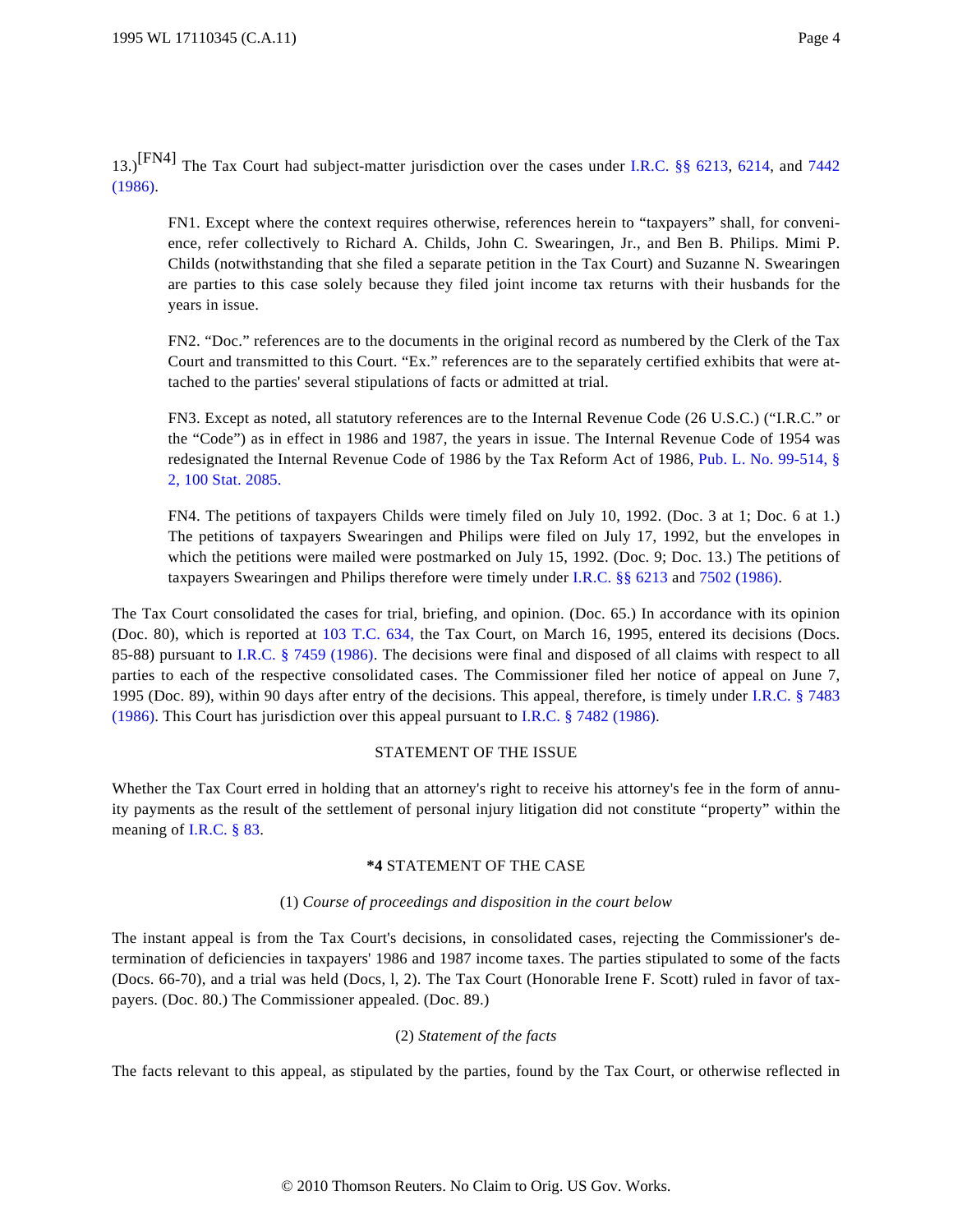the record, may be summarized as follows:

Taxpayers Richard Childs, John Swearingen, and Ben Philips are attorneys. During the years in issue, they practiced law in Columbus, Georgia, with the firm of Swearingen, Childs & Philips, P.C., a professional corporation engaged in the practice of law. (Doc. 66 at 2; Doc. 80 at 4.)

In September 1984, Willie Jones and his minor stepson, Jermeral Garrett, were severely injured by an explosion in their home near Phenix City, Alabama. (Doc. 66 at 2; Doc. 80 at 5.) Mr. Jones later died from his injuries. (Doc. 66 at 3; Doc. 80 at 5.) Annette Jones (Mr. Jones's widow and Garrett's mother) and taxpayers, individually, and the law firm of Swearingen, Childs & Philips entered into a contingency fee agreement in which the attorneys agreed to represent Mrs. Jones in all causes **\*5** of action that she might bring individually, on behalf of Garrett, and as administratrix of Mr. Jones's estate. Under the agreement, if the case were settled before trial, the fees paid to the attorneys were to be equal to one-third of the gross amounts recovered. If the cases were settled after trial, the fees were to be 40 percent of the gross amounts recovered. (Doc. 66 at 2-4; Doc. 80 at 5-6; Ex. 1-A.)

## (a) *The Garrett litigation*

Garrett (acting by and through Mrs. Jones) and Mrs. Jones (acting on her own behalf with a claim for loss of Garrett's services) filed a suit against Columbus Propane Gas Service, Inc., claiming that it was responsible for the explosion. (Doc. 66 at 2; Doc. 80 at 7-8.) Columbus Propane's primary liability insurer was Georgia Casualty & Surety Company, with coverage up to \$1 million. Stonewall Insurance Company was the secondary insurer, providing excess coverage up to \$10 million. (Doc. 66 at 5; Doc. 80 at 7.) Georgia Casualty engaged Charles Bradford of Structured Annuity Settlements, Inc., to assist in negotiating a settlement of the Garrett suit. (Doc. 66 at 6; Doc. 80 at 7.) Taxpayer Philips did most of the negotiating with Mr. Bradford. (Doc. 80 at 7.)

To avoid problems in collecting attorneys' fees that might result in the event of a structured settlement of the Garrett claim, it was determined that any settlement agreement should make specific provision for the payment of taxpayers' fees. (Doc. 80 at 12; *see* Doc. 2 at 110-117.) Mrs. Jones was of the view that if she and Garrett were to receive payments in respect  $*6$  of their claims over time, then taxpayers likewise should receive payment of their fees over time. (Doc. 1 at 61-62; Doc. 2 at 109; Doc. 80 at 12.) Mr. Bradford further suggested that, rather than taxpayers' simply receiving the designated portion of the payments made to the clients over time, a settlement should provide for structured payments to taxpayers separate from those of the clients because the timing of taxpayers' need for money would be different from those of the clients. (Doc. 1 at 69-70.) Mr. Bradford gave taxpayers several different structured payment schedules from which each of them could choose. (Doc. 2 at 106-107.)

In April 1986, the parties reached a "structured settlement" of the Garrett case, *i.e.*, a settlement involving future payments. (Doc. 66 at 8; Doc. 80 at 9.) Since Garrett was a minor, approval of the settlement by an Alabama state court was required, and was obtained in April 1986. (Doc. 66 at 15; Doc. 80 at 9-10; Ex. 11-K.) Taxpayer Philips deemed the form of the settlement to be advantageous because he wanted a settlement that would protect Garrett and the money received; he did not consider Mrs. Jones to be qualified to protect Garrett's money. (Doc. 1 at 59; Doc. 2 at 109; Doc. 80 at 9.)

The settlement was embodied in a "Release and Indemnity Agreement," whereby Garrett agreed to dismiss the suit and to release Columbus Propane from any claims arising out of the explosion. (Doc. 66 at 8; Ex. 9-1.) Georgia Casualty and Stonewall agreed to pay, on behalf of Columbus Propane, a lump sum to Garrett, a series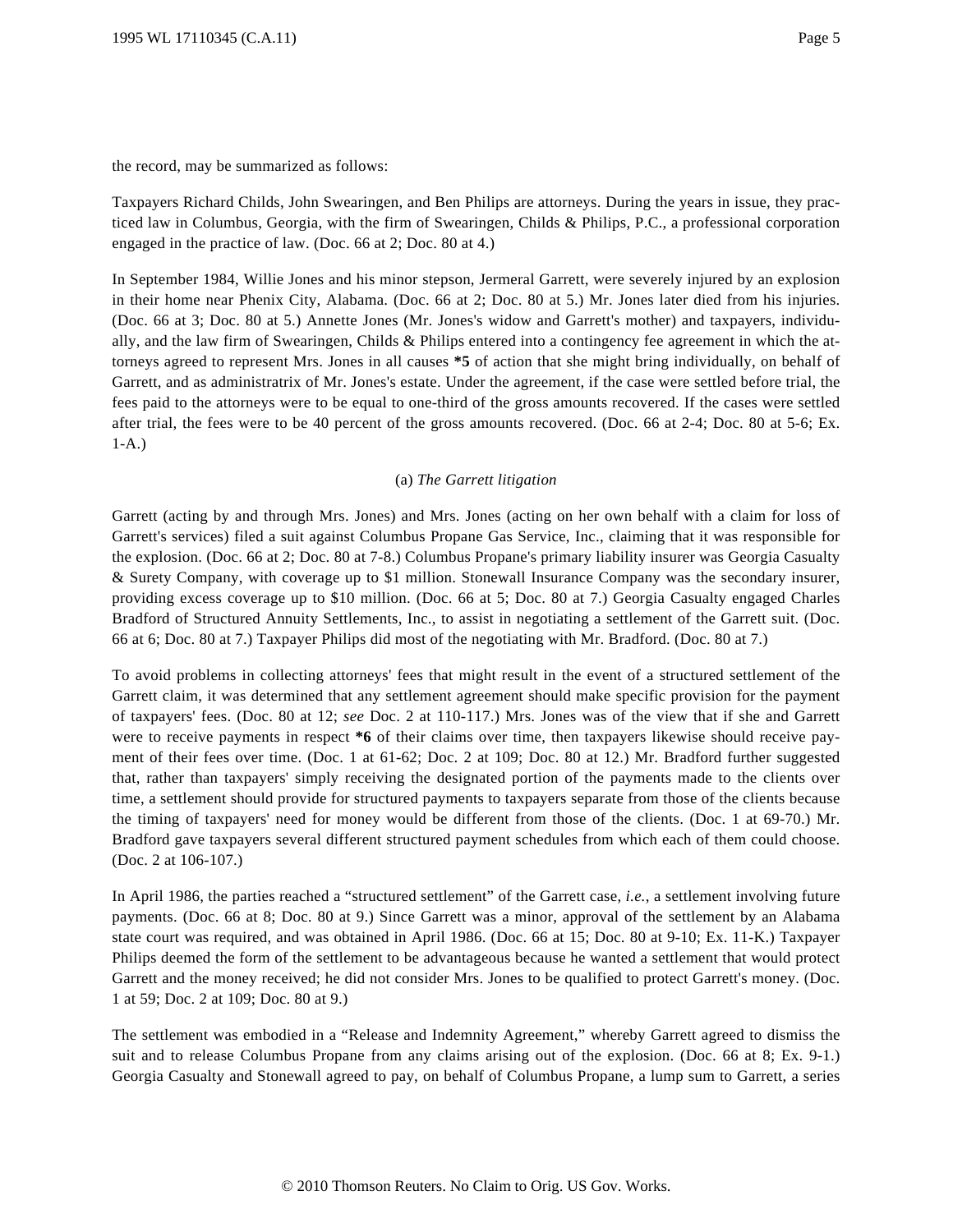of other payments to him for the rest of **\*7** his life, and a series of future payments to taxpayers as attorney's fees. The future payments to Garrett and taxpayers were "to be made or paid through annuities purchased from Executive Life Insurance [Company]" (Ex. 9-I at 6). Taxpayer Philips was to be paid \$52,155 per year in 1987 and 1988. Taxpayer Childs was to be paid \$1,324.57 per month for ten years, beginning on January 2, 1987, together with \$6,000 per year in the years 1996 through 1999. Taxpayer Swearingen was to receive six annual payments of \$11,734.21, commencing on January 2, 1987, and annual payments ranging from \$10,000 to \$22,000 for the next ten years. (Ex. 9-1 at 7-8.)

The release agreement provided that Executive Life "shall be at all times directly responsible for the structured payments" and that Georgia Casualty and Stonewall "shall likewise be responsible for said payments on a pro rata basis" (Ex. 9-I at 8-9). The agreement provided that Georgia Casualty and Stonewall could make a "qualified assignment" to First Executive Corporation (the parent corporation of Executive Life) of their obligations to make the future payments. (Ex. 9-I at 9.) The assumption of liability by First Executive would not discharge the liability of Georgia Casualty and Stonewall. (Ex. 9-I at 10.) The agreement specifically reserved to Georgia Casualty and Stonewall the right "to fund their obligations herein through Executive Life Insurance Company or comparably rated life insurance company," and provided that they, or their assignees, "shall be the owner of any annuity policies issued to fund the payments set forth herein" (Ex. 9-I at 10). The agreement also **\*8** provided that Georgia Casualty and Stonewall "shall not segregate or set aside specific assets to fund any payments made hereunder" and that Garrett "shall be a general creditor of [Georgia Casualty and Stonewall] to the extent of their respective obligations for the payments made hereunder" (Ex. 9-I at 9). Mrs. Jones executed a second release and indemnity agreement respecting her claim for the loss of Garrett's services. (Doc. 80 at 10.) The release agreements served to release Columbus Propane from any obligation for any payment to Garrett, to Mrs. Jones, or to taxpayers. (Doc. 80 at 10; Ex. 9-I at 9.)

Taxpayers, their clients, Georgia Casualty, Stonewall, and First Executive executed an "Assignment and As-sumption Agreement" providing for "a qualified assignment [that] . . . meets the requirements of [Section 130 of](http://www.westlaw.com/Find/Default.wl?rs=dfa1.0&vr=2.0&DB=1012823&DocName=26USCAS130&FindType=L) [the Internal Revenue Cod](http://www.westlaw.com/Find/Default.wl?rs=dfa1.0&vr=2.0&DB=1012823&DocName=26USCAS130&FindType=L)e" (Ex. 10-J at 3) pursuant to which First Executive assumed Georgia Casualty's and Stonewall's deferred payment obligations (Doc. 66 at 13; Doc. 80 at 14; Ex. 10-J). With amounts received from Georgia Casualty and Stonewall, First Executive would purchase annuities from Executive Life to cover those obligations. (Doc. 66 at 13-14; Doc. 80 at 14; Ex. 10-J at 4.) Payments under the annuities could not be accelerated, deferred, increased, or decreased by the recipients, and they would have no rights against First Executive other than those of a general creditor. (Doc. 66 at 14; Doc. 80 at 14-15; Ex. 10-J at 5.)

Each of taxpayers subsequently was named as an annuitant under an annuity policy purchased from Executive Life, and their respective estates were designated as beneficiaries (*i.e.*, the **\*9** payee for any payments due after the death of the annuitant). First Executive was the owner of the annuities, and had the right to change the annuitant. (Doc. 66 at 18; Doc. 80 at 13, 15; Ex. 22-V.) The total value (cash plus premiums on annuity policies to cover future payments) of the Garrett settlement was \$1,300,000; taxpayers and their firm received one-third of that amount (\$433,333) as their fee, of which \$125,469.82 was in the form of cash. (Ex. 14-N.) Of those fees, each of taxpayers received \$133,333 in value (cash plus premiums on annuity policies to cover future payments), and the balance of \$33,333 in cash was paid to taxpayers' firm. (Doc. 2 at 158; Ex. 14-N.) In addition, taxpayers' law firm was reimbursed out of the plaintiffs' lump sum payment for the expenses of the suit that it had paid. (Ex. 14-N.)

Not all of the deferred payments in the Garrett litigation were paid on time. Executive Life had financial troubles, was placed into conservatorship, and did not make some of the annuity payments to the attorneys. On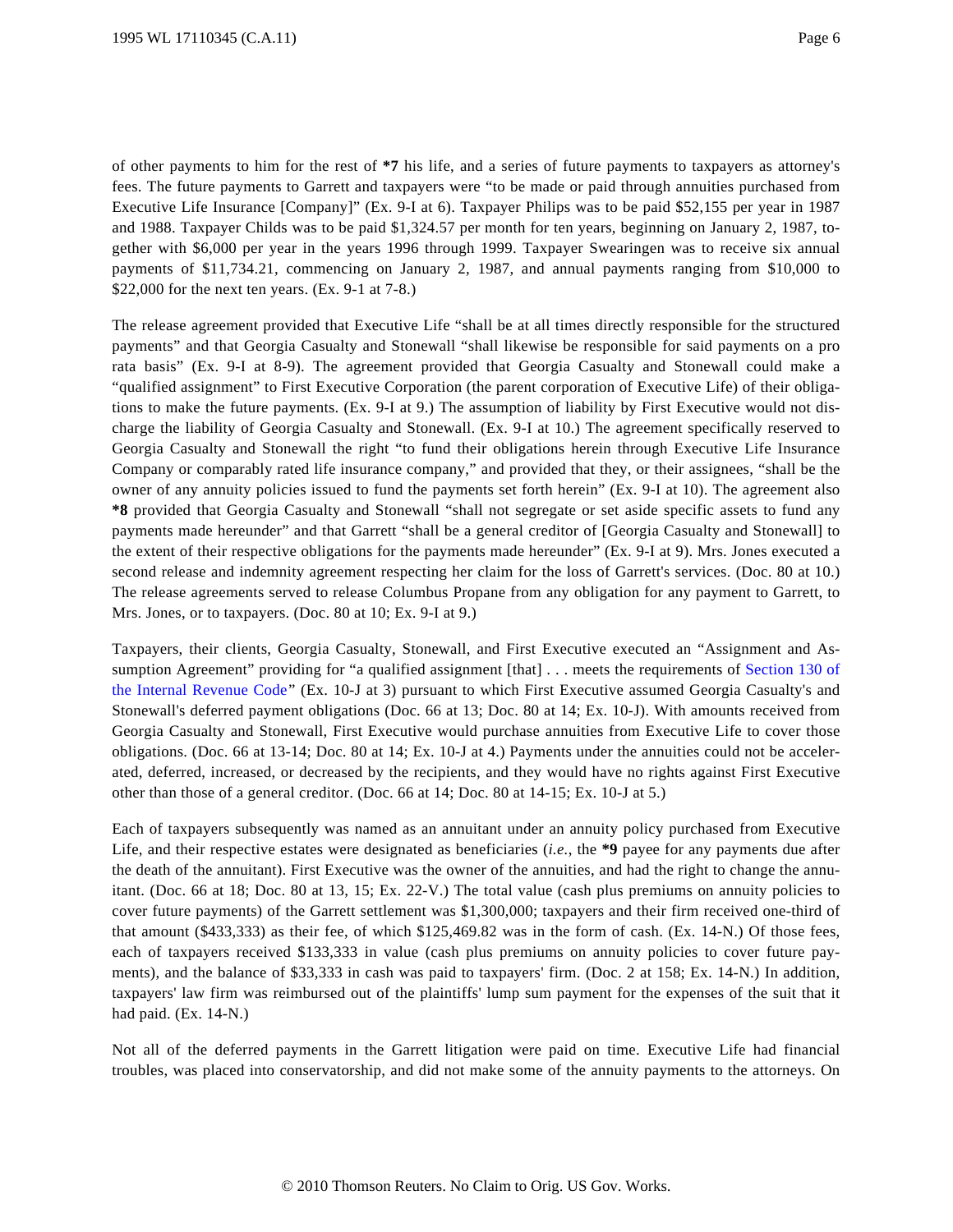such occasions, the attorneys notified Georgia Casualty and Stonewall, which then made the payments. (Doc. 66 at 18-19; Doc. 80 at 15.)

#### (b) *The Jones litigation*

In September 1986, Mrs. Jones, individually and as administratrix of the estate of Mr. Jones, brought a separate wrongful death suit against Columbus Propane. (Doc. 66 at 20; Doc. 80 at 15.) In the fall of 1987, the parties reached a structured settlement of the suit. (Doc. 66 at 21; Doc. 80 at 16.) In the release agreement executed to implement the **\*10** settlement, Stonewall agreed to pay a cash lump sum to Mrs. Jones and taxpayers. (Doc. 66 at 22; Doc. 80 at 17; Ex. 35-AI at 6-7.) Stonewall also agreed to "cause to be made . . . through annuities purchased from Manufacturers Life Insurance Company" (Ex. 35-AI at 6) certain future payments to Mrs. Jones. The release agreement provided that "[t]he following additional payments otherwise payable to Annette Jones . . . at her direction are to be made to her attorneys in the discharge of all obligations of the parties executing this release to pay attorney's fees to [taxpayers]" (Ex. 35-AI at 8). Taxpayer Philips was to be paid \$1,000 per month commencing in January 1992, such payments to continue for the longer of his life or 20 years, with the amount of the payments to compound at 3 percent per year. Also starting in January 1992, taxpayer Swearingen was to receive monthly payments of \$1,000 for five years, of \$1,200 for the next five years, of \$1,400 for the next five years, of \$1,600 for the next five years, then of annual payments of \$1,800 for the rest of his life. Taxpayer Childs was to be paid \$49,000 in January 1988 and \$49,050 in April 1988. All such payments to taxpayers were explicitly stated to be made at the direction of Mrs. Jones to discharge her liability to pay attorney's fees to taxpayers. (Doc. 66 at 22-23; Doc. 80 at 17-18; Ex. 35-AI at 8-9.)

The release agreement provided that Stonewall could make a "qualified assignment" to Manulife Service Corporation (a subsidiary of Manufacturers Life) of Stonewall's obligations to make the future payments called for in the agreement. (Doc. 66 **\*11** at 24; Doc. 80 at 18; Ex. 35-AI at 10.) The agreement stated that, if such an assignment were made, Manulife thereafter "shall at all times be directly responsible for the structured payments" (Ex. 35-AI at 10) and that Manulife's obligations would be "guaranteed" by Manufacturer's Life (Ex. 35-AI at 10). The agreement further recited that Stonewall "shall remain obligated as a guarantor," but "only to the extent that the obligation for such benefits cannot be first satisfied by Manulife Service Corporation or its primary guarantor Manufacturers Life" (Ex. 35-AI at 10-11). The payments called for under the agreement could not be accelerated, deferred, increased, or decreased by the recipients, and the recipients could not transfer, assign, or encumber the future payments. (Ex. 35-AI at 12.)

Mrs. Jones executed a "Qualified Assignment and Consent Agreement" in which Manulife would assume Stonewall's deferred payment obligations. With amounts received from Stonewall, Manulife could purchase annuities from Manufacturers Life to cover those obligations. (Doc. 66 at 24; Ex. 35-AI at Ex. B.) The record does not reflect that the contemplated qualified assignment to Manulife of Stonewall's obligations under the Jones settlement was ever made.

Each of taxpayers subsequently was named as an annuitant under an annuity policy purchased from Manufacturers Life. The respective estates of taxpayers Swearingen and Philips were designated as beneficiaries of their annuities. Taxpayer Childs's wife was designated as beneficiary of his annuity. Stonewall was the owner of the annuities and had the right to **\*12** change the annuitant. (Doc. 66 at 26-28; Doc. 80 at 19-20; Exs. 42-AP, 43-AQ, 44-AR.) The total value (cash plus premiums on annuity policies to cover future payments) of the Jones settlement was \$1,000,000; taxpayers and their firm received 45 percent of that amount (\$450,000) as their fee, of which \$146,850 was in the form of cash. Of those fees, each of taxpayers received \$125,000 in value (cash plus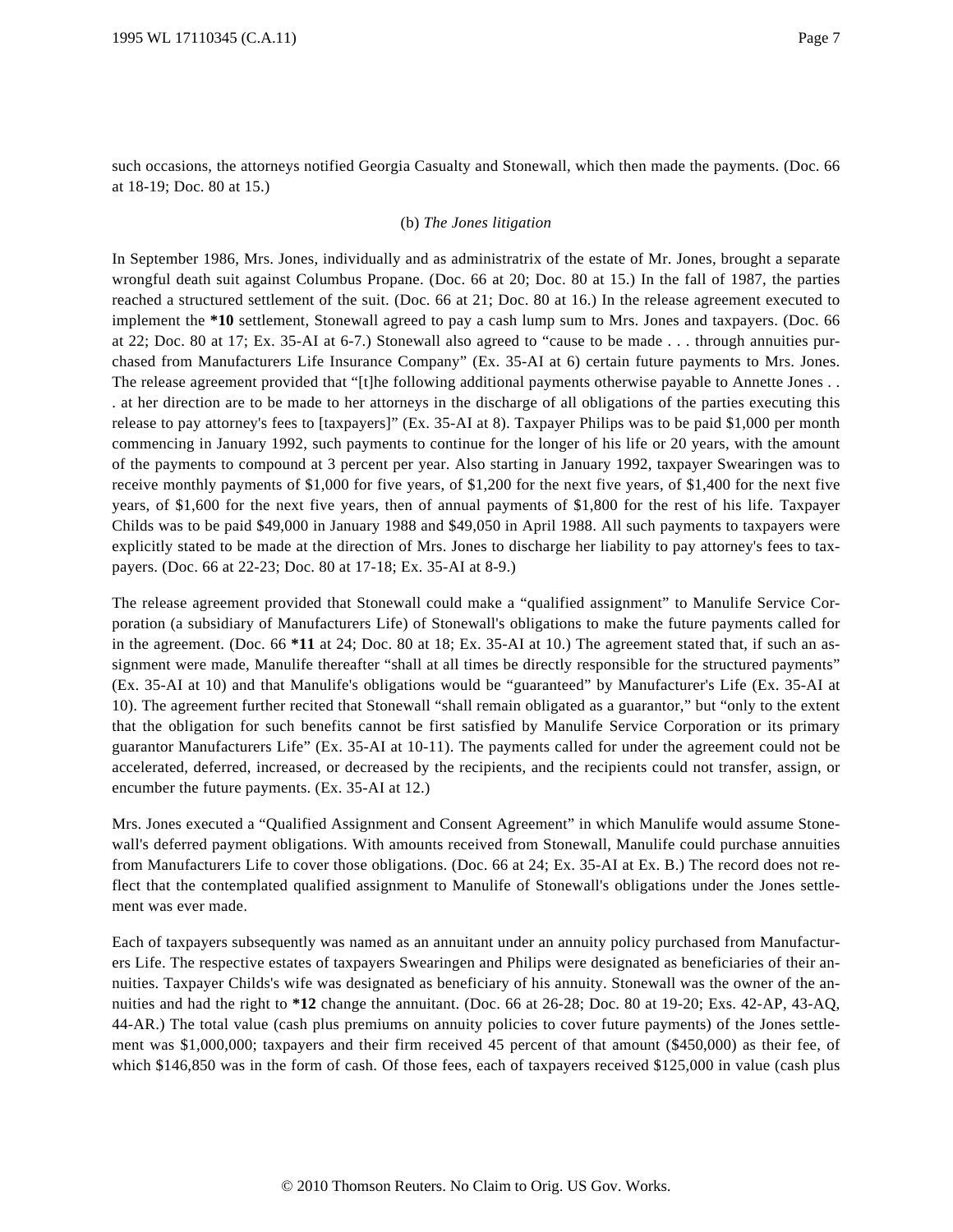premiums on annuity policies to cover future payments), and the balance of \$75,000 was paid in cash to taxpayers' firm. (Ex. 41-AO at Ex. 2 thereto.) In addition, taxpayers' law firm was reimbursed out of the plaintiffs' lump sum payment for the expenses of the suit that it had paid. (Ex. 41-AO.)

### (c) *Tax treatment of the attorneys' annuities*

On his 1986 tax return, each taxpayer reported as income the cash amounts that he received in 1986 as attorney's fees for the Garrett litigation but did not report as income any portion of his deferred payments or the fair market value or cost of the annuity policies attributable to that litigation. (Doc. 66 at 28-29; Doc. 80 at 20.) On his 1987 tax return, each taxpayer reported as income the annuity payments received that year from the Garrett litigation and the cash amounts received that year from the Jones litigation but did not report as income any portion of the deferred payments from the Jones litigation or the fair market value or cost of the annuities attributable thereto. (Doc. 66 at 29; Doc. 80 at 20.)

The Commissioner determined that, under I.R.C.  $\S$  83, the fair market value of the right to receive payments under the **\*13** Garrett annuities was includable in each attorney's income for 1986, and the fair market value of the right to receive payments under the Jones annuities was includable for 1987. (Doc. 66 at 29-30; Doc. 80 at 20-21.) The Commissioner determined income tax deficiencies for 1986 and 1987, respectively, of \$37,176.42 and \$34,792.85 against taxpayer Childs, of \$40,977.76 and \$44,952.00 against taxpayer Swearingen, and of \$41,965 and \$22,610 against taxpayer Philips, in each case together with additions to the tax for substantial understatement of liability under [I.R.C. § 6661](http://www.westlaw.com/Find/Default.wl?rs=dfa1.0&vr=2.0&DB=1012823&DocName=26USCAS6661&FindType=L). (Exs. 52-AZ, 53-BA, 92-CN.) Taxpayers petitioned the Tax Court for redetermination of the deficiencies. (Docs. 3, 6, 9, 13.)<sup>[FN5]</sup>

FN5. The Commissioner's notices of deficiency made other, unrelated adjustments to taxpayers' income tax liabilities (Exs. 52-AZ, 53-BA, 92-CN), but the parties settled these issues (Doc. 71).

In general, where property is transferred in connection with the performance of services, the excess of the fair market value of the property over the amount (if any) paid for the property is included in the gross income of the service provider in the first taxable year in which the rights of the recipient are transferable or are not subject to a substantial risk of forfeiture. [I.R.C. § 83\(a](http://www.westlaw.com/Find/Default.wl?rs=dfa1.0&vr=2.0&DB=1012823&DocName=26USCAS83&FindType=L&ReferencePositionType=T&ReferencePosition=SP_8b3b0000958a4)). Treasury regulations provide that "the term 'property' includes real and personal property other than money or an unfunded and unsecured promise to pay money or property in the future. The term also includes a beneficial interest in assets (including money) which are transferred or set **\*14** aside from the claims of creditors of the transferor, for example, in a trust or escrow account." [Treas'. Reg. §](http://www.westlaw.com/Find/Default.wl?rs=dfa1.0&vr=2.0&DB=1016188&DocName=26CFRS1.83-3&FindType=L&ReferencePositionType=T&ReferencePosition=SP_7fdd00001ca15) [1.83-3\(e\)](http://www.westlaw.com/Find/Default.wl?rs=dfa1.0&vr=2.0&DB=1016188&DocName=26CFRS1.83-3&FindType=L&ReferencePositionType=T&ReferencePosition=SP_7fdd00001ca15).

The Tax Court reasoned that "[s]ince [section 83](http://www.westlaw.com/Find/Default.wl?rs=dfa1.0&vr=2.0&DB=1012823&DocName=26USCAS83&FindType=L) property includes real and personal property other than either money or an unfunded and unsecured promise to pay money or property in the future, it must necessarily include a promise to pay money in the future that is either secured or funded" (Doc. 80 at 23). The Commissioner contended that the promises to pay money to taxpayers in the future were funded and secured. The Tax Court, however, agreed with taxpayers that the promises were unfunded and unsecured. The court concluded that the promises were not funded by the annuity policies because taxpayers were not the owners of the annuities and the owners, First Executive and Stonewall, had the right to change the annuitants. (Doc. 80 at 26-27.) The court also held that various guarantees to which the Commissioner pointed did not make the promises "secured" and that even if taxpayers had a lien for their attorney's fees claim, their rights under such lien were not equivalent to property being set aside as security for the annuities. (Doc. 80 at 27-29.) Accordingly, the court concluded that [I.R.C. § 83](http://www.westlaw.com/Find/Default.wl?rs=dfa1.0&vr=2.0&DB=1012823&DocName=26USCAS83&FindType=L) did not require taxpayers to report income in the years in issue because **\*15** no "property" was trans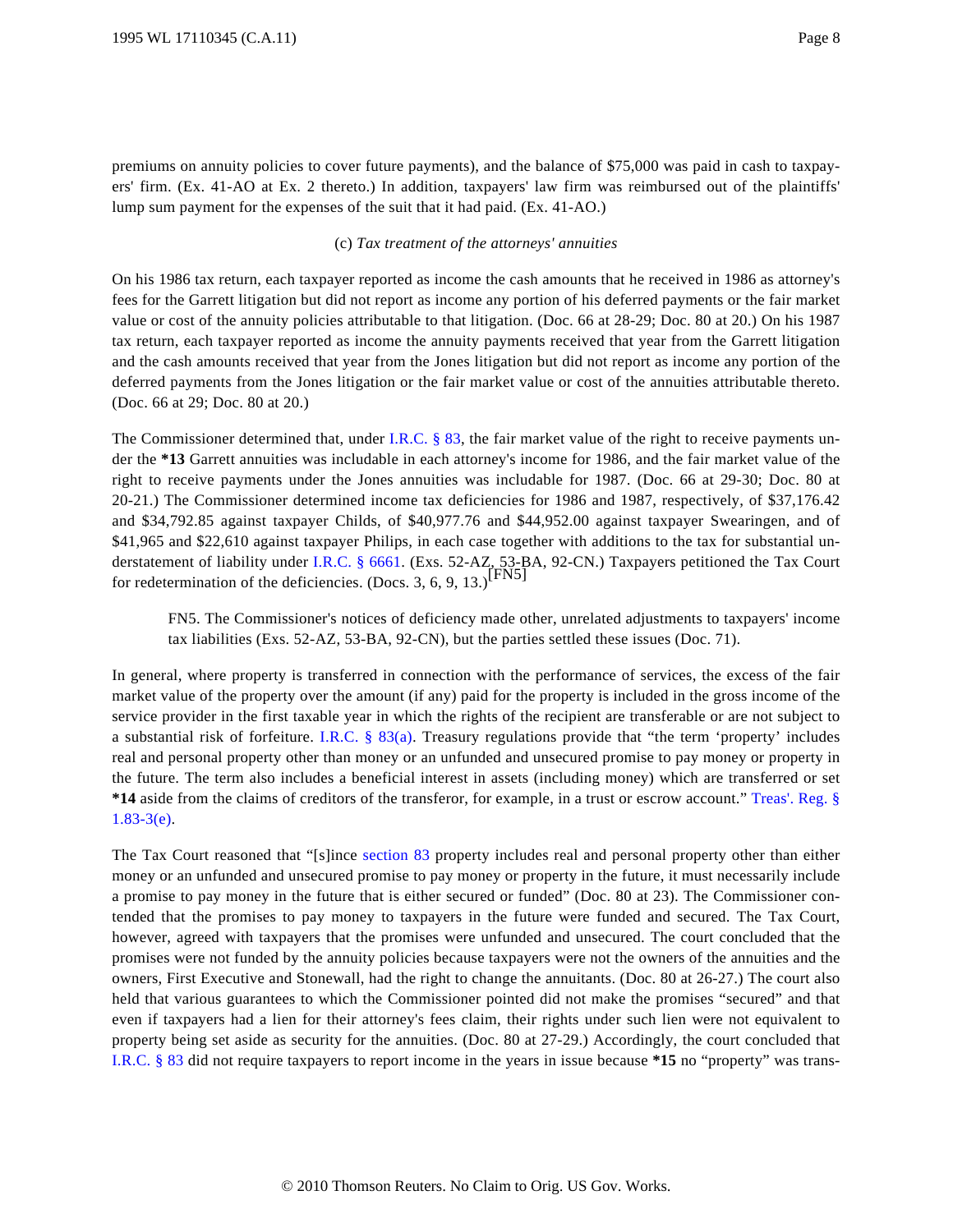ferred.[FN6] (Doc. 80 at 30.) From that ruling, the Commissioner has appealed.[FN7]

FN6. Because the Tax Court determined that taxpayers' right to receive future payments was not "property," it did not consider taxpayers' other arguments that that right was not taxable under [I.R.C. §](http://www.westlaw.com/Find/Default.wl?rs=dfa1.0&vr=2.0&DB=1012823&DocName=26USCAS83&FindType=L) [83](http://www.westlaw.com/Find/Default.wl?rs=dfa1.0&vr=2.0&DB=1012823&DocName=26USCAS83&FindType=L) during the years in issue, or their arguments with respect to the value of that right. Accordingly, if this Court reverses the decision on appeal, it should remand these consolidated cases to the Tax Court for further proceedings.

FN7. The Tax Court also rejected (Doc. 80 at 30-33) the Commissioner's alternative argument that even if the attorneys did not have income under I.R.c.  $\S$  83, they had income under the constructive receipt doctrine. *See* [Treas. Reg. § 1.451-2 \(a](http://www.westlaw.com/Find/Default.wl?rs=dfa1.0&vr=2.0&DB=1016188&DocName=26CFRS1.451-2&FindType=L&ReferencePositionType=T&ReferencePosition=SP_8b3b0000958a4)). The Commissioner does not challenge that ruling herein, so the question of constructive receipt is not involved in this appeal.

(3) *Standard of review*

The only question in this appeal is whether the Tax Court erred in formulating and applying rules of law to undisputed facts. The Tax Court's ruling is, therefore, subject to *de novo* review by this Court. *See, e.g.*, *[Young v.](http://www.westlaw.com/Find/Default.wl?rs=dfa1.0&vr=2.0&DB=350&FindType=Y&ReferencePositionType=S&SerialNum=1991046720&ReferencePosition=1089) [Commissioner](http://www.westlaw.com/Find/Default.wl?rs=dfa1.0&vr=2.0&DB=350&FindType=Y&ReferencePositionType=S&SerialNum=1991046720&ReferencePosition=1089)*[, 926 F.2d 1083, 1089 \(11th Cir. 1991\)](http://www.westlaw.com/Find/Default.wl?rs=dfa1.0&vr=2.0&DB=350&FindType=Y&ReferencePositionType=S&SerialNum=1991046720&ReferencePosition=1089).

#### SUMMARY OF ARGUMENT

This income tax case involves the question whether the value of the right to receive payments of attorney's fees in the form of future payments of money is reportable as income when that right is received, or whether instead only the amounts of the cash payments are reportable as they are actually received. **\*16** Taxpayers are attorneys who represented the plaintiffs on a contingent fee basis in suits arising from personal injuries to Jermeral Garrett and the death of Willie Jones. In connection with the settlement of those cases, it was agreed that, at the direction of Mrs. Jones (the widow of Jones and the mother of Garrett) and to satisfy her obligation to pay attorney's fees, the defendant's liability insurers would make future payments to taxpayers and would buy annuity policies from a different insurance company to cover the amount of the payments due. The liability insurers' obligation to pay under the Garrett settlement was "assigned" to another insurance company, and the annuity policies purchased to cover the payments were the property of the assignee. The annuity policies purchased to cover the payments due under the Jones settlement remained the property of the liability insurer.

Taxpayers reported as income the cash payments that they received. The Commissioner determined that taxpayers should have reported as income the value of the rights to receive future payments in the years in which they received those rights, and determined deficiencies accordingly. The Tax Court rejected the Commissioner's determination, holding that taxpayers had received only the unfunded and unsecured promises of the liability insurers to pay money in the future, and that those promises did not constitute "property" subject to taxation under [I.R.C. § 83](http://www.westlaw.com/Find/Default.wl?rs=dfa1.0&vr=2.0&DB=1012823&DocName=26USCAS83&FindType=L). That was error.

1. Under [I.R.C. § 83](http://www.westlaw.com/Find/Default.wl?rs=dfa1.0&vr=2.0&DB=1012823&DocName=26USCAS83&FindType=L), a taxpayer who receives property in connection with the performance of services must include in his **\*17** income the fair market value of the property at the time his interest becomes transferable or is no longer subject to a substantial risk of forfeiture. [I.R.C. § 83\(a](http://www.westlaw.com/Find/Default.wl?rs=dfa1.0&vr=2.0&DB=1012823&DocName=26USCAS83&FindType=L&ReferencePositionType=T&ReferencePosition=SP_8b3b0000958a4)). For purposes of [I.R.C. § 8](http://www.westlaw.com/Find/Default.wl?rs=dfa1.0&vr=2.0&DB=1012823&DocName=26USCAS83&FindType=L)3, the term "property" includes real and personal property other than either money or an unfunded and unsecured promise to pay money or property in the future. [Treas. Reg. § 1.83-3\(e](http://www.westlaw.com/Find/Default.wl?rs=dfa1.0&vr=2.0&DB=1016188&DocName=26CFRS1.83-3&FindType=L&ReferencePositionType=T&ReferencePosition=SP_7fdd00001ca15)). Thus, the promises to pay money to taxpayers in the future are "property" if they were "funded." The Tax Court held that an obligation is funded when the obligor has placed assets with which to pay the obligation beyond the reach of his general creditors, no further action on the obligor's part is required to cause the obligation to be paid, and the promisee obtains a nonforfeitable in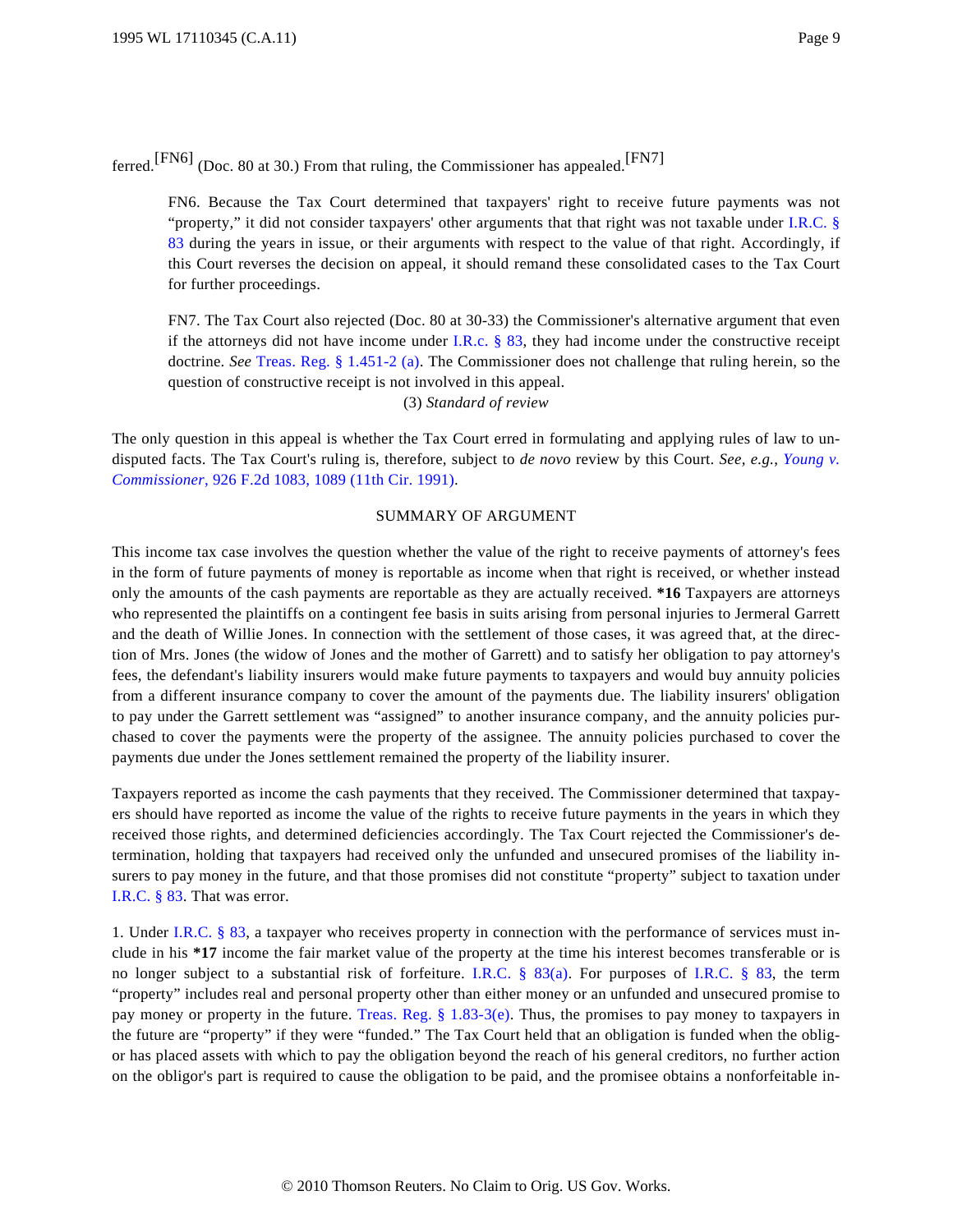terest in the funding asset. The court held that, since taxpayers never acquired any interest in the funding assets here--the annuity policies purchased to fund the payments to them--the liability insurers' promises to pay were not funded.

The Tax Court erred, first, in concluding that the liability insurers were the obligors whose promises had to be funded. The promise to pay made to taxpayers was made by their clients, and the clients fulfilled that promise by transferring to taxpayers part of their right to receive payments in the future from the liability insurers. The transferred asset--the undertaking of an insurance company to make a stream of future payments/is essentially an annuity contract, and it is undisputed that such a contract may constitute a funding asset. The Tax Court was also wrong to make forfeitability an element of its test, because whether a right or interest is subject to forfeiture has no **\*18** bearing on whether it constitutes property for purposes of [I.R.C. § 83](http://www.westlaw.com/Find/Default.wl?rs=dfa1.0&vr=2.0&DB=1012823&DocName=26USCAS83&FindType=L). Under the language of the statute, forfeitability is a separate inquiry from the "property" inquiry.

2. Even assuming that the Tax Court was correct in treating the liability insurers as the obligors, rather than taxpayers' clients, the liability insurers' promises to pay taxpayers in the future were "funded." First, the Tax Court misapplied its own test for funding in the settlement of the Garrett case. There was a qualified assignment of the liability insurers' obligations in that case to another insurance company, and the annuity policies (the funding assets) from which the future payments were to be made were the property of the assignee and, hence, out of the reach of the liability insurers' creditors. Since the liability insurers did not need to take further action for taxpayers to receive their payments, the promise to pay taxpayers' fees with respect to the Garrett settlement was fully funded, and the Tax Court erred in concluding otherwise.

Second, there is no basis for holding that the insurer's promise is not funded with respect to the Jones settlement even though the liability insurer remained the owner of the annuity policies (which were therefore not beyond the reach of its creditors). The term to "fund" means only to provide a fund or assets from which to pay an obligation, without the further requirement that the assets be transferred out of the reach of the obligor's creditors. And requiring the removal of assets beyond the reach of creditors simply makes no sense where, as **\*19** here, the obligor (1) is not the employer of or recipient of services from taxpayers and (2) is itself an insurance company, the promise of which may itself constitute a funding asset.

The decisions of the Tax Court should be reversed and the consolidated cases remanded to the Tax Court for further proceedings.

### **\*20** ARGUMENT

THE TAX COURT ERRED IN HOLDING THAT TAXPAYERS' RIGHT TO RECEIVE THE ATTORNEY'S FEES OWED TO THEM BY THEIR PLAINTIFF CLIENTS IN THE FORM OF ANNUITY PAYMENTS FROM THE DEFENDANT'S LIABILITY INSURER AS THE RESULT OF THE SETTLEMENT OF PER-SONAL INJURY LITIGATION DOES NOT CONSTITUTE "PROPERTY" WITHIN THE MEANING OF [I.R.C. § 83](http://www.westlaw.com/Find/Default.wl?rs=dfa1.0&vr=2.0&DB=1012823&DocName=26USCAS83&FindType=L)

### A. *Introduction*

The appeal in these consolidated cases concerns the proper treatment, for income tax purposes, of an attorney's receipt of the right to receive payment of compensation for professional services, where, as the result of the settlement of tort litigation, the fee is to be paid in the form of an annuity, and an annuity policy has been purchased from an insurance company to provide sufficient moneys to make the payments as they come due.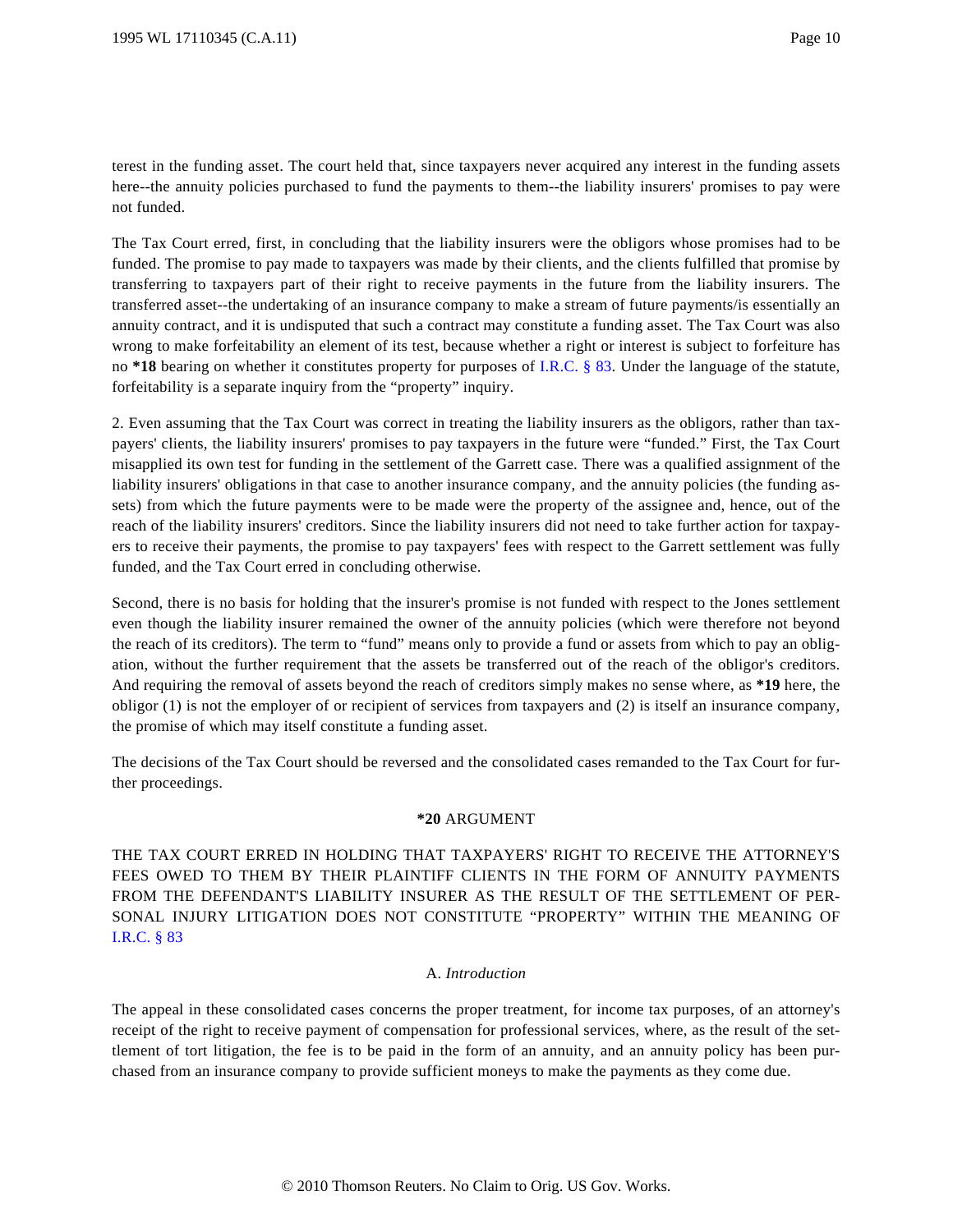In general, the tax treatment of a transfer of property in connection with the performance of services is governed by [I.R.C. § 83](http://www.westlaw.com/Find/Default.wl?rs=dfa1.0&vr=2.0&DB=1012823&DocName=26USCAS83&FindType=L), App., *infra*. That statute requires the person who performs the services to include in his gross income the excess of the fair market value of the transferred property over the amount, if any, paid therefor in the first taxable year in which the property is either transferable or not subject to a substantial risk of forfeiture. [I.R.C. § 83\(a\)\(1](http://www.westlaw.com/Find/Default.wl?rs=dfa1.0&vr=2.0&DB=1012823&DocName=26USCAS83&FindType=L&ReferencePositionType=T&ReferencePosition=SP_7b9b000044381)). A person's rights in property are subject to a substantial risk of forfeiture "if such person's rights to full enjoyment of such property are **\*21** conditioned upon the future performance of substantial services by any individual." [I.R.C. § 83](http://www.westlaw.com/Find/Default.wl?rs=dfa1.0&vr=2.0&DB=1012823&DocName=26USCAS83&FindType=L) $(c)(1)$ . As the broad language of I.R.C. § 83 suggests, its rules respecting compensatory transfers of property apply to all property transfers "in connection with the performance of services," not just services performed by employees, *[pagel, Inc. v. Commissioner](http://www.westlaw.com/Find/Default.wl?rs=dfa1.0&vr=2.0&DB=838&FindType=Y&ReferencePositionType=S&SerialNum=1988102296&ReferencePosition=205)*[, 91 T.C. 200, 205 \(1988\)](http://www.westlaw.com/Find/Default.wl?rs=dfa1.0&vr=2.0&DB=838&FindType=Y&ReferencePositionType=S&SerialNum=1988102296&ReferencePosition=205) [\(I.R.C. § 83](http://www.westlaw.com/Find/Default.wl?rs=dfa1.0&vr=2.0&DB=1012823&DocName=26USCAS83&FindType=L) applies to transfer of stock options to independent contractor), *aff'd*, [905 F. 2d 1190 \(8th Cir. 1990\)](http://www.westlaw.com/Find/Default.wl?rs=dfa1.0&vr=2.0&DB=350&FindType=Y&SerialNum=1990094348). Further, [I.R.C.](http://www.westlaw.com/Find/Default.wl?rs=dfa1.0&vr=2.0&DB=1012823&DocName=26USCAS83&FindType=L) [§ 83](http://www.westlaw.com/Find/Default.wl?rs=dfa1.0&vr=2.0&DB=1012823&DocName=26USCAS83&FindType=L) applies to transfers of "property," not just of stock. *E.g.*, *[Zuhone v. Commissione](http://www.westlaw.com/Find/Default.wl?rs=dfa1.0&vr=2.0&DB=350&FindType=Y&ReferencePositionType=S&SerialNum=1989126456&ReferencePosition=1323)r*[, 883 F. 2d 1317, 1323](http://www.westlaw.com/Find/Default.wl?rs=dfa1.0&vr=2.0&DB=350&FindType=Y&ReferencePositionType=S&SerialNum=1989126456&ReferencePosition=1323) [\(7th Cir. 1989\)](http://www.westlaw.com/Find/Default.wl?rs=dfa1.0&vr=2.0&DB=350&FindType=Y&ReferencePositionType=S&SerialNum=1989126456&ReferencePosition=1323) (transfer of royalty interests in oil wells).

The Tax Court's decision below turned on whether the promises to pay taxpayers their attorney's fees in the form of specified future payments of money constituted "property" within the meaning of [I.R.C. § 8](http://www.westlaw.com/Find/Default.wl?rs=dfa1.0&vr=2.0&DB=1012823&DocName=26USCAS83&FindType=L)3. The term "property" is not defined in [I.R.C. § 8](http://www.westlaw.com/Find/Default.wl?rs=dfa1.0&vr=2.0&DB=1012823&DocName=26USCAS83&FindType=L)3. It is, however, defined in the implementing regulations thereunder, which provide, in pertinent part [\(Treas. Reg. § 1.83-3\(e\)](http://www.westlaw.com/Find/Default.wl?rs=dfa1.0&vr=2.0&DB=1016188&DocName=26CFRS1.83-3&FindType=L&ReferencePositionType=T&ReferencePosition=SP_7fdd00001ca15), App., *infra*):

For purposes of [section 83](http://www.westlaw.com/Find/Default.wl?rs=dfa1.0&vr=2.0&DB=1012823&DocName=26USCAS83&FindType=L) and the regulations thereunder, the term "property" includes real and personal property other than either money or an unfunded and unsecured promise to pay money or property in the future. The term also includes a beneficial interest in assets (including money) which are transferred or set aside from the claims of creditors of the transferor, for example, in a trust or escrow account.

The Tax Court agreed with the Commissioner that "[s]ince [section 83](http://www.westlaw.com/Find/Default.wl?rs=dfa1.0&vr=2.0&DB=1012823&DocName=26USCAS83&FindType=L) property includes real and personal property other than either money or an unfunded and unsecured promise to pay money or property in the future, it must necessarily include a **\*22** promise to pay money in the future that is either secured or funded" (Doc. 80 at 23). To define the term "funded," the Tax Court looked (Doc. 80 at 23-26) to three cases that involved the question whether the present value of deferred compensation is currently includible in an employee's income, but which did not involve the interpretation of a statute or regulation using the terms "unfunded" or "funded." In the first of those cases,, *[Sproull v. Commissione](http://www.westlaw.com/Find/Default.wl?rs=dfa1.0&vr=2.0&DB=838&FindType=Y&SerialNum=1951287377)r*[, 16 T.C. 244 \(1951](http://www.westlaw.com/Find/Default.wl?rs=dfa1.0&vr=2.0&DB=838&FindType=Y&SerialNum=1951287377)), *aff'd*, [194 F.2d 541 \(6th Cir. 1952](http://www.westlaw.com/Find/Default.wl?rs=dfa1.0&vr=2.0&DB=350&FindType=Y&SerialNum=1952200085)), money transferred by an employer into a trust for the benefit of an employee, to be paid to the employee in later years as compensation for past services, was held to be taxable to the employee when it was paid into the trust for his benefit. In the second case, *[Centre v. Commissioner](http://www.westlaw.com/Find/Default.wl?rs=dfa1.0&vr=2.0&DB=838&FindType=Y&SerialNum=1971290034)*[, 55 T.C. 16 \(1970](http://www.westlaw.com/Find/Default.wl?rs=dfa1.0&vr=2.0&DB=838&FindType=Y&SerialNum=1971290034)), an insurance policy, of which the employer was the owner and beneficiary, that had been purchased by the employer as a means of funding a deferred compensation liability to an employee was assigned to the employee after his termination. In that case, the court held that the employee realized taxable income only when the policy was assigned to him and not earlier, when the premiums were paid. Finally, in *[Minor v. United State](http://www.westlaw.com/Find/Default.wl?rs=dfa1.0&vr=2.0&DB=350&FindType=Y&SerialNum=1985148622)s*[, 772 F.2d 1472 \(9th Cir. 1985](http://www.westlaw.com/Find/Default.wl?rs=dfa1.0&vr=2.0&DB=350&FindType=Y&SerialNum=1985148622)), an employer established a trust for its own benefit to hold the assets of a deferred compensation plan for its physician employees. Physicians participating in the plan could designate the portion of their fees that would be deferred, and the employer paid the deferred portion of the physicians' fees into the trust. Since the physicians had no interest in the trust, but were only incidental beneficiaries, **\*23** and since the trust was subject to the claims of the employer's creditors, the court of appeals held in *Minor* that the employer's payments into the trust with respect to an employee were not currently taxable to the employee.

From those cases, the Tax Court synthesized the following standard for determining when funding occurs (Doc. 80 at 26):

[F]unding occurs when no further action is required of the obligor for the trust or insurance proceeds to be dis-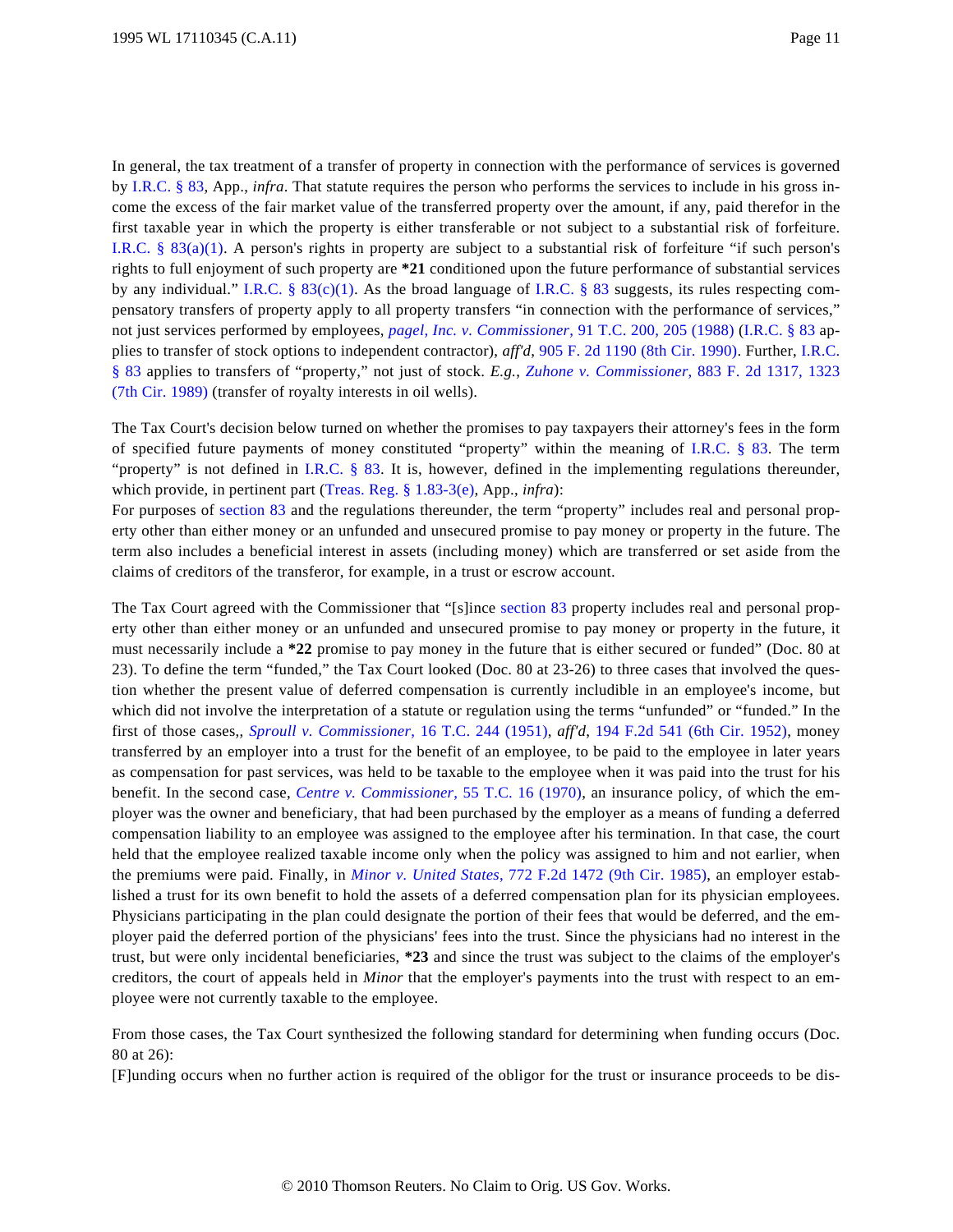tributed or distributable to the beneficiary. Only at the time when the beneficiary obtains a nonforfeitable economic or financial benefit in the trust or insurance policy is the provision for future payments secured or funded. However, if the trust or policy is subject to the rights of general creditors of the obligor, funding has not occurred.

Applying that test here, the Tax Court concluded that the liability insurers, Georgia Casualty and Stonewall, were the obligors, and that their promises to make future payments to taxpayers were not funded by the annuity policies because taxpayers were not the owners of the annuities, and the owners of the annuity policies (First Executive and Stonewall) had the right to change the annuitants. (Doc. 80 at 26-27.) The court went on to hold, therefore, that the promises were not "property" within the meaning of [I.R.C. § 83](http://www.westlaw.com/Find/Default.wl?rs=dfa1.0&vr=2.0&DB=1012823&DocName=26USCAS83&FindType=L). (*Id*., at 30.) That was error.

We shall demonstrate below, first, that, even assuming, *arguendo*, that the Tax Court's formulation of the rule for determining when a promise is "funded" is correct, the court reached the wrong result here because it identified the wrong entities--the liability insurers--as the obligors and, accordingly, applied its test to the wrong promises. On the facts here, taxpayers' clients-- Garrett, acting through **\*24** Mrs. Jones, and Mrs. Jones on her own behalf and in her capacity as the administratrix of the estate of Mr. Jones--were the obligors, and, as we shall explain, their promises to taxpayers were fully funded. Next, we shall show that even if the liability insurers are properly to be treated as the obligors, the promises to pay taxpayers' fees with respect to the Garrett litigation (*i.e.*, the promise made in 1986 to make future payments to taxpayers) nevertheless were funded, even under the Tax Court's funding standard. Finally, we shall demonstrate that the Tax Court's definition of funding is not correct and that, under the correct definition, the promises to make future payments of fees with respect to both the Garrett litigation and the Jones litigation were funded.

# B. *Taxpayers' clients--not the liability insurers--were obligated to pay taxpayers' fees, and their promises to pay in the future were "funded" by the assignments to taxpayers of the clients' rights to receive payments from the liability insurers*

As stated, the Tax Court concluded that the liability insurers, Georgia Casualty and Stonewall, were the obligors of the promises to pay taxpayers' fees, and that their promises to make future payments to taxpayers were not funded by the annuity policies purchased from Executive Life and Manufacturers Life because taxpayers were not the owners of the annuity policies and the owners of the annuities (First Executive and Stonewall) had the right to change the annuitants. (Doc. 80 at 26-27.) The principal flaw in the Tax Court's analysis is that the liability **\*25** insurers were not the obligors with respect to the legal fees owed to taxpayers.

The only persons obligated to pay legal fees to taxpayers were taxpayers' clients (*i.e.*, Mrs. Jones in her three capacities--individually, on behalf of Garrett, and as administratrix of Mr. Jones' estate). Under their fee agreement, the clients agreed to pay taxpayers as their fees specified percentages of the gross amounts that taxpayers recovered on behalf of the clients. (Exs. 1-A, 54-BB.) The various agreements settling the Garrett and Jones cases and setting up the structured settlements provided a mechanism for satisfying the *clients'* promises to taxpayers. Instead of having the liability insurers pay money to the clients, who in turn would pay a portion to taxpayers, the parties arranged to have the liability insurers make current and future payments directly to taxpayers.

Thus, for tax purposes, the settlement transactions involved here are analytically no different from the clients' receiving a cash payment from the liability insurers, followed by the clients' using a portion of that cash to buy annuity contracts payable to taxpayers to satisfy a promise by the clients to pay their fee to taxpayers in future<br>installments<sup>[FN8]</sup> and then \*26 delivering the annuity contracts to taxpayers. That this is essentially wh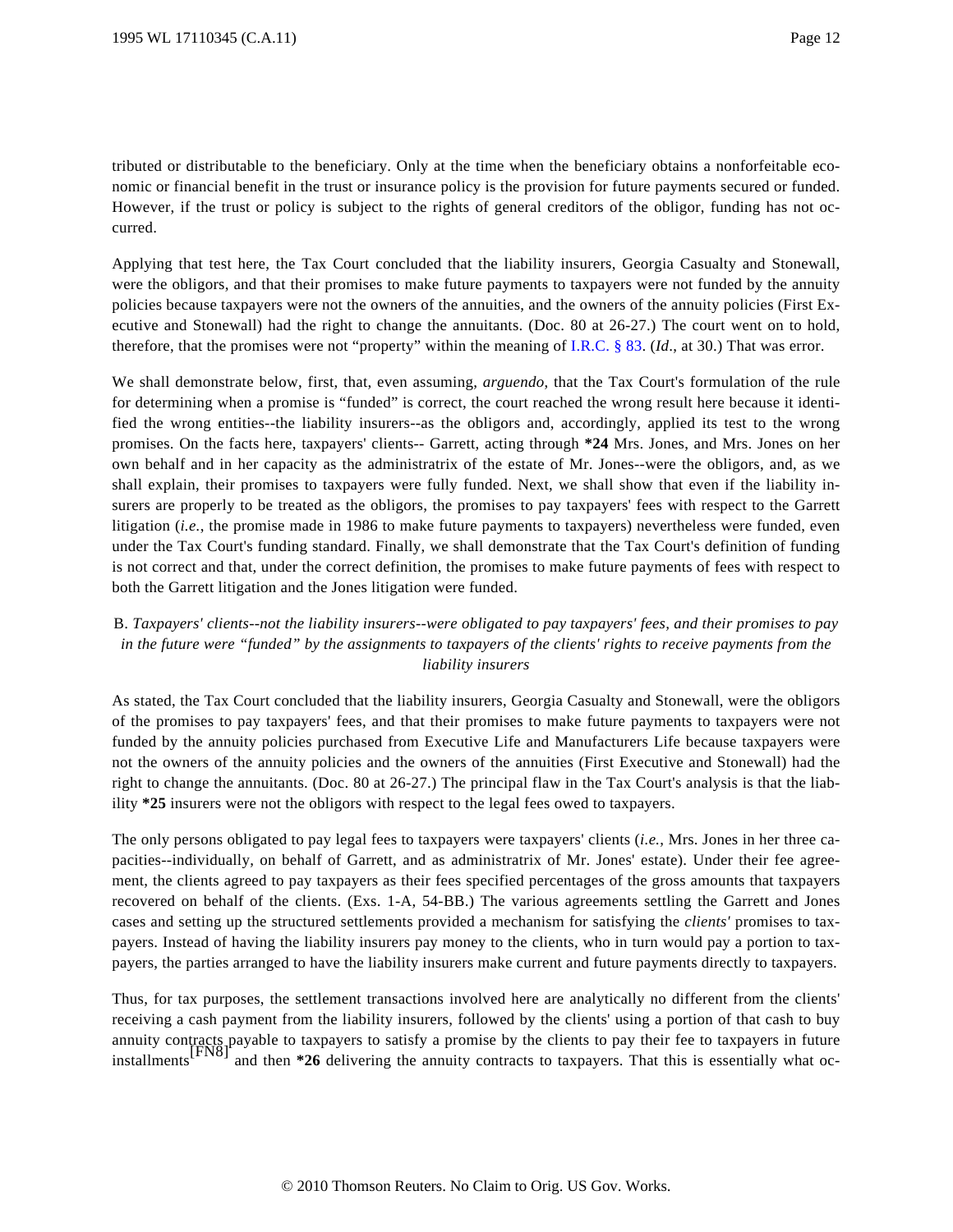curred here is made explicit by the language of the release agreement in the Jones litigation, which describes the future payments to taxpayers as "additional payments otherwise payable to Annette Jones" that "at her direction are to be made to her attorneys in discharge of all obligations of the parties executing this release to pay attorney's fees" (Ex. 35-AI at 8), and, further, as being "in discharge of her obligation for attorneys fees" (Doc. 35-AI at 9). The release in the Garrett litigation contains no similar provision but, rather, merely describes the future payments to the attorneys as amounts that the liability insurers have agreed to pay. (Ex. 9-I at 7-8.) The parties, however, stipulated below that, in both settlements, Mrs. Jones had to authorize the payments to the attorneys. (Doc. 67 at 7.)

FN8. Since Mrs. Jones would not agree to taxpayers' receiving an immediate payment of their fees when she and Garrett were to receive payments on their claims over time, her promise to pay a specific portion of the amounts recovered as attorney's fees could be nothing other than a promise to pay part of the fees in the future--*i.e.*, a promise of deferred compensation.

Viewed in this light, it becomes clear that the clients' obligation to pay part of their recovery to taxpayers has been performed in full: part of what the clients recovered was the right to receive money payments from an insurance company in the future, and they transferred a portion of that right to taxpayers. At the very least, it is clear that the *clients'* promises to pay a portion of the amount recovered to taxpayers in the future have been funded--if not actually paid--by the *clients'* assignment to taxpayers of portions of their rights to **\*27** receive future payments of money from the liability insurers. Because the rights to future payments from the liability insurers that the clients thus transferred to taxpayers are not subject to the claims of the *clients'* creditors, the clients' promises are "funded" and constitute "property" for purposes of [I.R.C. § 83](http://www.westlaw.com/Find/Default.wl?rs=dfa1.0&vr=2.0&DB=1012823&DocName=26USCAS83&FindType=L). In this regard, we note that, although in stating its test for determining whether funding has occurred, the Tax Court repeatedly used the term "obligor" (Doc. 80 at 26, 27, 29 n.10), the obligor in *Sproull*, *Centre*, and *Minor*--the cases on which the court relied in formulating that test--was the *recipient of services* (in those cases, the employer of the taxpayer involved), which is generally to be expected in cases involving the transfer of property as compensation for services. Indeed, in *Minor*, the Ninth Circuit read [Treas. Reg. § 1.83-3\(e](http://www.westlaw.com/Find/Default.wl?rs=dfa1.0&vr=2.0&DB=1016188&DocName=26CFRS1.83-3&FindType=L&ReferencePositionType=T&ReferencePosition=SP_7fdd00001ca15)) as providing that "[i]f the employee's interest is unsecured or not otherwise protected from the *employer's* creditors, the employee's interest is not taxable property." *[Minor](http://www.westlaw.com/Find/Default.wl?rs=dfa1.0&vr=2.0&DB=350&FindType=Y&ReferencePositionType=S&SerialNum=1985148622&ReferencePosition=1475)*[, 772 F.2d at 147](http://www.westlaw.com/Find/Default.wl?rs=dfa1.0&vr=2.0&DB=350&FindType=Y&ReferencePositionType=S&SerialNum=1985148622&ReferencePosition=1475)5 (emphasis added). *Cf. [Belsky v. First Nat. Life Ins. Co](http://www.westlaw.com/Find/Default.wl?rs=dfa1.0&vr=2.0&DB=350&FindType=Y&SerialNum=1987060295).*[, 818 F.2d 661](http://www.westlaw.com/Find/Default.wl?rs=dfa1.0&vr=2.0&DB=350&FindType=Y&SerialNum=1987060295) [\(8th Cir. 1987\)](http://www.westlaw.com/Find/Default.wl?rs=dfa1.0&vr=2.0&DB=350&FindType=Y&SerialNum=1987060295) (executive benefit plan was "unfunded" and, hence, outside the reach of ERISA under [29 U.S.C.](http://www.westlaw.com/Find/Default.wl?rs=dfa1.0&vr=2.0&DB=1000546&DocName=29USCAS1003&FindType=L&ReferencePositionType=T&ReferencePosition=SP_277b00009cfc7) [§ 1003\(b\)\(5\)](http://www.westlaw.com/Find/Default.wl?rs=dfa1.0&vr=2.0&DB=1000546&DocName=29USCAS1003&FindType=L&ReferencePositionType=T&ReferencePosition=SP_277b00009cfc7), where employer had purchased insurance to fund its liabilities, but employer was owner and beneficiary of insurance); *[Belka v. Rowe Furniture Corp](http://www.westlaw.com/Find/Default.wl?rs=dfa1.0&vr=2.0&DB=345&FindType=Y&SerialNum=1983146157).*[, 571 F. Supp. 1249 \(D. Md. 198](http://www.westlaw.com/Find/Default.wl?rs=dfa1.0&vr=2.0&DB=345&FindType=Y&SerialNum=1983146157)3) (same). In the instant cases, taxpayers did not render services to the liability insurers, and the Tax Court therefore erred in treating the insurers as the obligors in determining whether taxpayers' right to receive future payments was funded.

**\*28** The application of the Tax Court's rule for determining whether there is funding of the clients' promises to pay fees to taxpayers in the instant cases leads inevitably to the conclusion that the clients' promises were funded, if not fully performed. As noted, the clients here were the recipients of taxpayers' services, and the clients needed do nothing further for the structured payments to be made to taxpayers. Each taxpayer received an interest in what amounts to an annuity policy--*i.e.*. the undertaking of an insurance company to make a determinable series of money payments in the future--when the settlement agreements in the Garrett and Jones cases became effective, and that interest was and is beyond the reach of the clients' creditors. In this context, the Tax Court correctly recognized that an insurance policy--an insurance company's promise to pay--is property. (Doc. 80 at 26.) *See [Dependahl v. Falstaff Brewing Co](http://www.westlaw.com/Find/Default.wl?rs=dfa1.0&vr=2.0&DB=350&FindType=Y&ReferencePositionType=S&SerialNum=1981127994&ReferencePosition=1213).*[, 653 F.2d 1208, 1213-1214 \(8th Cir. 1981](http://www.westlaw.com/Find/Default.wl?rs=dfa1.0&vr=2.0&DB=350&FindType=Y&ReferencePositionType=S&SerialNum=1981127994&ReferencePosition=1213)) (death benefit plan holding, as source of payment, life insurance policies on covered employees was funded), *cert. denied*, [454 U.S.](http://www.westlaw.com/Find/Default.wl?rs=dfa1.0&vr=2.0&DB=780&FindType=Y&SerialNum=1981243338) [.968](http://www.westlaw.com/Find/Default.wl?rs=dfa1.0&vr=2.0&DB=780&FindType=Y&SerialNum=1981243338) and, *sub nom*. *[Dependahl v. Kalmanovit](http://www.westlaw.com/Find/Default.wl?rs=dfa1.0&vr=2.0&DB=780&FindType=Y&SerialNum=1981244001)z*[, 454 U.S. 1084 \(1981](http://www.westlaw.com/Find/Default.wl?rs=dfa1.0&vr=2.0&DB=780&FindType=Y&SerialNum=1981244001)); *[Centre v. Commissioner](http://www.westlaw.com/Find/Default.wl?rs=dfa1.0&vr=2.0&DB=838&FindType=Y&ReferencePositionType=S&SerialNum=1971290034&ReferencePosition=20)*, 55 T.C. at 20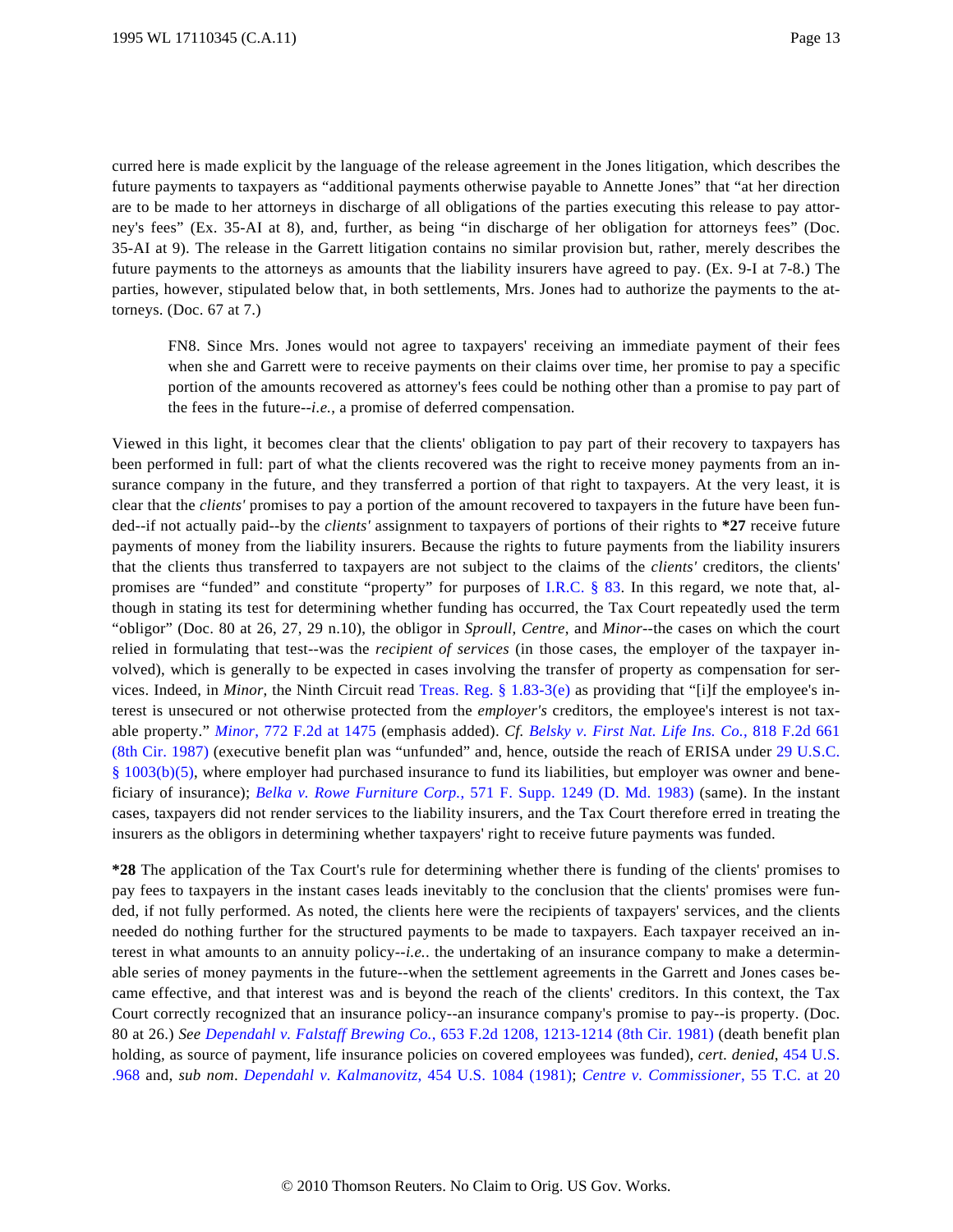(employee received taxable income when insurance policies were assigned to him by employer).

The last element of the Tax Court's test to be considered is its statement that funding occurs when the taxpayer obtains a "nonforfeitable" economic or financial benefit. (Doc. 80 at 8.) Under the language of [I.R.C. § 8](http://www.westlaw.com/Find/Default.wl?rs=dfa1.0&vr=2.0&DB=1012823&DocName=26USCAS83&FindType=L)3, however, forfeitability is not relevant to the determination whether "property" has been transferred. Under [I.R.C.](http://www.westlaw.com/Find/Default.wl?rs=dfa1.0&vr=2.0&DB=1012823&DocName=26USCAS83&FindType=L) [§ 83](http://www.westlaw.com/Find/Default.wl?rs=dfa1.0&vr=2.0&DB=1012823&DocName=26USCAS83&FindType=L), where property is transferred, **\*29** the service provider has income in "the first taxable year in which the rights of the person having the beneficial interest in such property are transferable or are not subject to a sub-stantial risk of forfeiture." [I.R.C. § 83\(a\)](http://www.westlaw.com/Find/Default.wl?rs=dfa1.0&vr=2.0&DB=1012823&DocName=26USCAS83&FindType=L&ReferencePositionType=T&ReferencePosition=SP_8b3b0000958a4). Thus, under the language of the statute., forfeitability is a separate inquiry from the "property" inquiry, and is relevant only in determining the *time* as of which a taxpayer who receives property as payment for services must take the value of the property into income under [I.R.C. § 83\(a](http://www.westlaw.com/Find/Default.wl?rs=dfa1.0&vr=2.0&DB=1012823&DocName=26USCAS83&FindType=L&ReferencePositionType=T&ReferencePosition=SP_8b3b0000958a4)). Moreover, because [I.R.C. § 83](http://www.westlaw.com/Find/Default.wl?rs=dfa1.0&vr=2.0&DB=1012823&DocName=26USCAS83&FindType=L) contemplates that the service provider will have income even where property is forfeitable (either because the risk of forfeiture is not substantial or because the property is transferable), the Tax Court's nonforfeitability requirement is at odds with the statute.<sup>[FN9]</sup>

FN9. Taxpayers argued below that there was a "substantial" risk of forfeiture here, but the Tax Court did not reach the issue. That question would have to be addressed on remand.

C. *Even if the liability insurers are deemed to be the obligors with respect to the payment of taxpayers' fees, their promises to pay taxpayers in the future were "funded" by the purchase of annuity policies*

1. We have shown above that the clients--taxpayers' employers with respect to the Garrett and Jones cases/are the promisors with respect to the promise to pay legal fees to taxpayers, and that the clients have funded (if they have not fully performed) their promise by assigning to taxpayers a **\*30** portion of their rights to receive future payments from Columbus Propane's liability insurers, Georgia Casualty and Stonewall. Under this analysis, of course, the Commissioner is entitled to prevail with respect to both the Garrett and Jones settlements, and if this Court agrees with the analysis, there is no need for it to proceed further.

The Tax Court, however, did not consider the clients to be the obligors. Rather, it concluded that the liability insurers were the obligors. (Doc. 80 at 26, 27.) It further concluded that the purchase of annuity policies to provide the source for payment of the future payments that the insurers promised to make in the release agreements did not result in the funding of those promises in either the Garrett case or the Jones case. (Doc. 80 at 26-27.) There is, however, a critical distinction between the settlement arrangements in the Garrett and Jones cases that the Tax Court erroneously failed to give effect, and, even under the Tax Court's analysis, that distinction mandates that those settlements have a different result.

In the Jones case, the release agreement by which the Jones settlement was effected provided that the liability insurer (Stonewall) could make a "qualified assignment" to Manulife of its obligations to make the future payments called for in the agreement. (Doc. 66 at 24; Doc. 80 at 18; Ex. 35-AI at 10.) It was contemplated, in that event, that Stonewall would pay to Manulife an amount sufficient to cover the premiums on annuity policies to cover the various future payments that Manulife would thus be obligated to make, that Manulife would purchase such **\*31** annuity policies from Manufacturers Life, and that Manulife would be the owner of those annuity policies. (Ex. 35-AI at 10 & Ex. B thereto.) It does not appear, however, that any such assignment ever was made. Instead, rather than acting through a qualified assignment to Manulife, Stonewall itself purchased annuity policies from Manufacturers Life naming each of taxpayers as an annuitant, and Stonewall remained the owner of the annuities and had the right to change the annuitant. (Doc. 66 at 26-28; Doc. 80 at 19-20; Exs. 42-AP, 43-AQ, 44-AR.)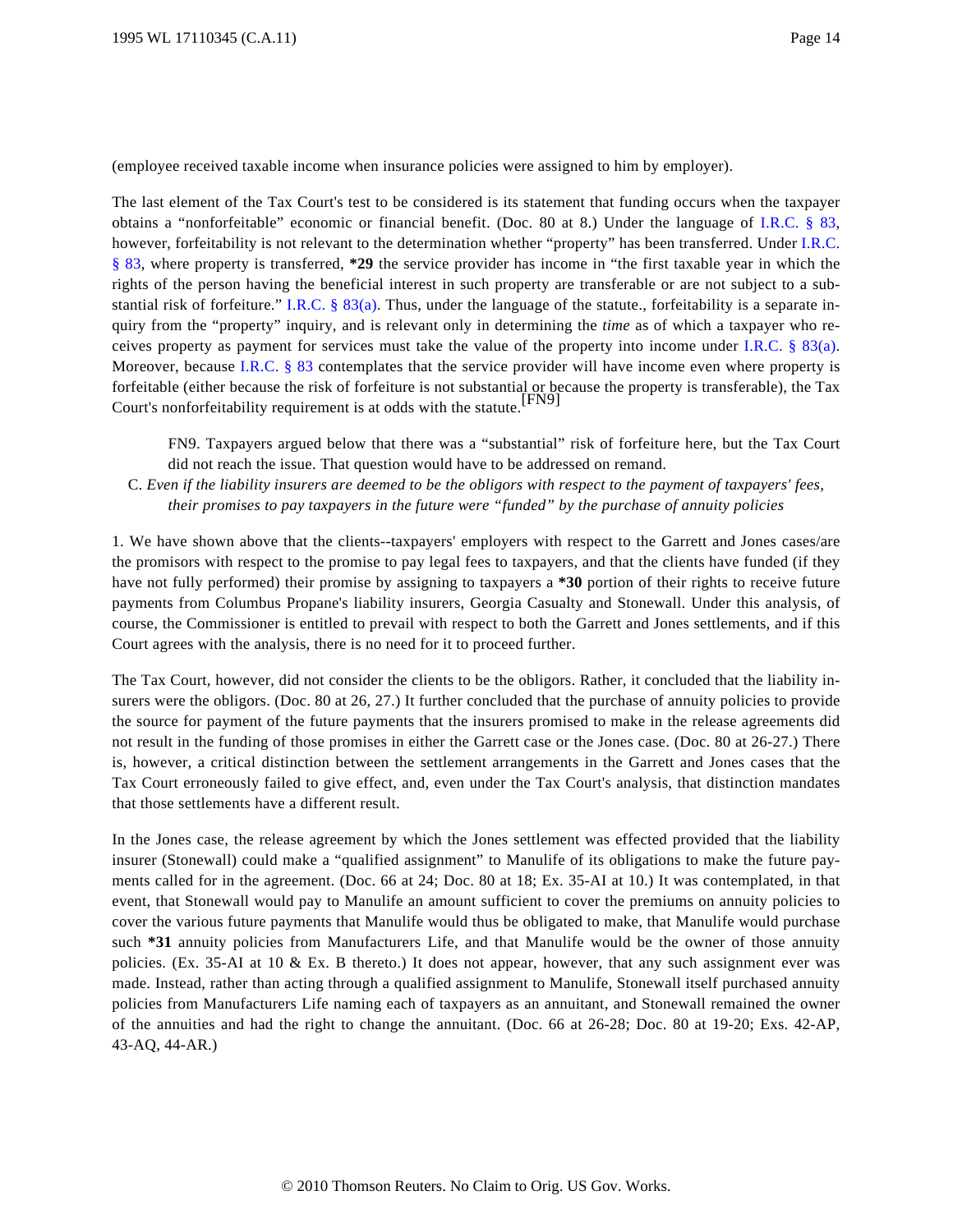Applying the Tax Court's definition of funding to the Jones settlement, and assuming that the liability insurer, Stonewall, was the obligor with respect to the promise of future payments to taxpayers, then the Tax Court was correct in its conclusion that Stonewall's purchase of annuities from Manufacturers Life did not result in the funding of that promise. That is because, under the Tax Court's definition, funding has not occurred "if the . . . policy is subject to the rights of general creditors of the obligor" (Doc. 80 at 26), and, since Stonewall remained the owner of the annuity policies and had the right to change the annuitants thereunder, the annuities were subject to the rights of Stonewall's general creditors. (We shall show at pp. 33-39, *infra*, however, that the Tax Court's standard is incorrect.)

With respect to the Garrett settlement, however, the situation was different-- there was a "qualified assignment" of the liability insurers' obligations under the settlement of that case. In the Garrett case, taxpayers, their clients, the liability insurers (Georgia Casualty and Stonewall), and First **\*32** Executive executed an "Assignment and Assumption Agreement" providing for "a qualified assignment" under [I.R.C. § 130](http://www.westlaw.com/Find/Default.wl?rs=dfa1.0&vr=2.0&DB=1012823&DocName=26USCAS130&FindType=L) (Ex. 10-J at 3) pursuant to which First Executive assumed the liability insurers' deferred payment obligations (Doc. 66 at 13; Doc. 80 at 14 Ex. 10-J). With amounts received from Georgia Casualty and Stonewall, First Executive agreed to, and it did, purchase annuities from Executive Life to cover those obligations. (Doc. 66 at 13-14, 18; Doc. 80 at 13-15; Ex. 10-J at 4; Ex. 22-V.) First Executive was the owner of the annuity policies, and it had the right to change the annuitant. (Doc. 66 at 18; Doc. 80 at 13, 15; Ex. 22-V.)

Thus, in contrast to the situation in the Jones case, when the liability insurers paid to First Executive an amount sufficient to buy annuity policies to cover the deferred payment obligations called for in the Garrett settlement, the liability insurers transferred that money beyond the reach of their general creditors. Since First Executive, not the liability insurers, was the owner of the annuity policies that it subsequently purchased from Executive Life to fund its payment obligations, the annuity policies likewise were not subject to the claims of general creditors of the liability insurers. Since the liability insurers (the obligors) needed do nothing further to cause the future payments to be made to taxpayers, the promise to pay taxpayers' fees with respect to the Garrett settlement was fully funded.

2. We demonstrated above that, even assuming, *arguendo*, that the Tax Court's standard for determining whether a promise **\*33** is funded is correct and that the liability insurers (rather than taxpayers' clients) are properly deemed to be the promisors with respect to the promises to pay taxpayers in the future, the promises to pay taxpayers with respect to the Garrett settlement were funded. That is because the liability insurers funded those promises by transferring funds with which to purchase annuity policies to cover such payments to a third party, First Executive, and, thus, beyond the reach of general creditors of the liability insurers. Under that analysis, however, the promises of the liability insurer (Stonewall) to pay taxpayers in the future with respect to the Jones settlement were not funded because, although Stonewall similarly purchased annuity policies to cover the future payments, it retained ownership of the policies and the right to change the annuitants thereunder, and, accordingly, the policies were not beyond the reach of Stonewall's general creditors. As we shall explain below, we believe that there is no rational basis for making such a distinction in the circumstances here, and that the promises to pay taxpayers in the future should be deemed to be funded with respect to both the Garrett *and* the Jones settlements even if the liability insurers are deemed to be the obligors under the promises to pay taxpayers in the future.

To begin with, there is nothing in the language of Treas. Reg.  $\S 1.83-3(e)$ , which defines "property" for purposes of [I.R.C. § 83](http://www.westlaw.com/Find/Default.wl?rs=dfa1.0&vr=2.0&DB=1012823&DocName=26USCAS83&FindType=L), to require that assets be placed beyond the reach of the promisor's creditors for funding to occur. To the contrary, the second sentence of the regulation, indicating that property **\*34** " *includes* a beneficial in-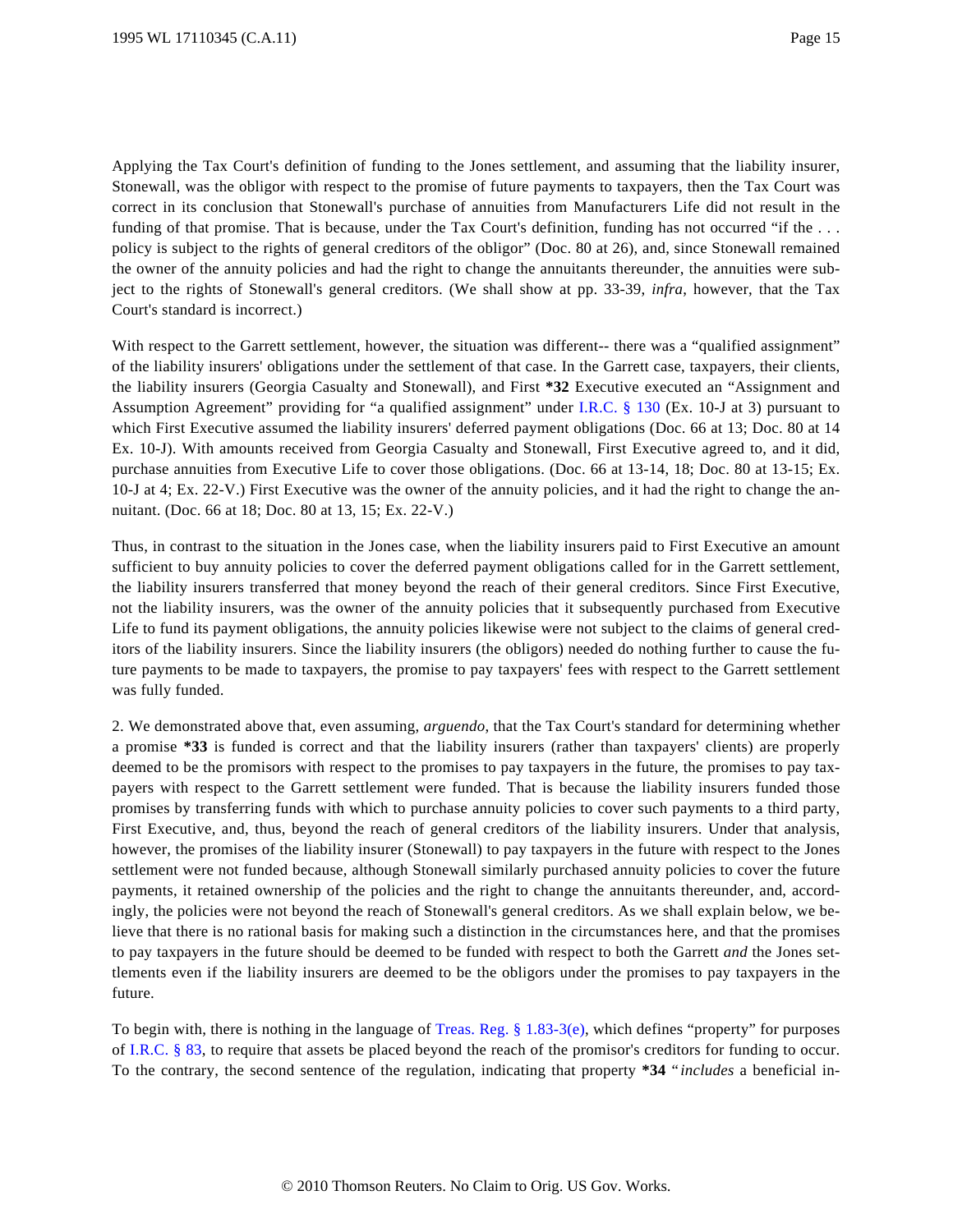terest in assets (including money) which are transferred or set aside from the claims of creditors of the transferor[" \(Treas. Reg. § 1.83-3\(e\)](http://www.westlaw.com/Find/Default.wl?rs=dfa1.0&vr=2.0&DB=1016188&DocName=26CFRS1.83-3&FindType=L&ReferencePositionType=T&ReferencePosition=SP_7fdd00001ca15); emphasis added), strongly suggests that funding may also exist where assets are set aside to provide for payment, but not necessarily beyond the reach of creditors. Indeed, in general understanding, the notion that an obligation is funded does not necessarily mean that funds have been placed beyond the reach of the obligor's general creditors. Rather, the term connotes only that a fund has been provided for the payment of the obligation. So far as applicable in the present context, the verb "fund" has been defined as "[t]o provide money for paying off the interest or principal of [an obligation]" (*The American Heritage Dictionary* 539 (2d college ed. 1982)) and "to provide a fund to pay [an obligation]" (*The American College Dictionary* 492  $(1970)$ .<sup>[FN10]</sup> The term "funded" as used in the context of the regulation obviously is not limited to an actual payment of the obligation. Rather, it describes an investment, an earmarking or appropriation of assets, or a transfer to a third party to arrange or provide for future payment. The liability insurers' purchases of annuity policies that provide cash flows precisely equal to the future payments owed to taxpayers here plainly was a method of "funding" those obligations.

FN10. The noun "fund" is defined as "[a] sum of money or other resources set aside for a specific purpose" (*The American Heritage Dictionary* 539 (2d College ed. 1982)).

**\*35** We note, in this regard, that the documents of the Garrett settlement use the verb "to fund" in precisely this sense. The release and indemnity agreement in the Garrett case provides that the liability insurers "reserve the right to fund their obligations herein through Executive Life Insurance Company" and that they or their assignees would be the owners of "any annuity policies issued to fund the payments set forth herein" (Ex. 9-I at 10). The assignment and assumption agreement in the Garrett settlement recites that the liability insurers had agreed to buy annuity policies "to assure the ready availability... of funds [with which to pay the amounts called for in the release agreement], to serve as a medium for payment of said funds, and to assure the payment of such funds" (Ex. 10-J at 2), and it requires First Executive to buy an annuity policy "to fulfill its periodic payment obligations" (Ex. 10-J at 4). Similarly, the release and indemnity agreement in the Jones settlement states that Stonewall was to make its "structured payments through annuities purchased from Manufacturers Life Insurance Company" (Ex. 35-AI at 6).

Further support for the position that the obligations here were "funded" is found in [I.R.C. § 130](http://www.westlaw.com/Find/Default.wl?rs=dfa1.0&vr=2.0&DB=1012823&DocName=26USCAS130&FindType=L), which governs the tax consequences of an amount received for agreeing to a "qualified assignment" of a liability to make periodic payments of personal injury damages. The settlement arrangements here were designed to include "qualified assignments" under [I.R.C. § 130](http://www.westlaw.com/Find/Default.wl?rs=dfa1.0&vr=2.0&DB=1012823&DocName=26USCAS130&FindType=L), namely the liability insurers' assignment to First Executive of their obligations in the Garrett settlement (Ex. 10-J at 3) and **\*36** Stonewall's contemplated assignment to Manulife of its obligations in the Jones settlement (Ex. 35-AI at 10  $\&$  Ex. B p. 1). There are various requirements that must be satisfied in order for there to be a "qualified assignment" under [I.R.C. § 130](http://www.westlaw.com/Find/Default.wl?rs=dfa1.0&vr=2.0&DB=1012823&DocName=26USCAS130&FindType=L), and many of the features of these transactions were shaped by those requirements.

Under [I.R.C. § 130\(a](http://www.westlaw.com/Find/Default.wl?rs=dfa1.0&vr=2.0&DB=1012823&DocName=26USCAS130&FindType=L&ReferencePositionType=T&ReferencePosition=SP_8b3b0000958a4)), the amount received for agreeing to accept a qualified assignment (*i.e.*, the amounts received by First Executive and to have been received by Manulife) is not included in gross income to the extent the amount does not exceed the cost of any "qualified funding asset." A "qualified funding asset" includes "any annuity contract issued by a company licensed to do business as an insurance company under the laws of any State" if the annuity contract "is used by the assignee to fund periodic payments under any qualified assign-ment" and meets several other requirements. [I.R.C. § 130\(d](http://www.westlaw.com/Find/Default.wl?rs=dfa1.0&vr=2.0&DB=1012823&DocName=26USCAS130&FindType=L&ReferencePositionType=T&ReferencePosition=SP_5ba1000067d06)). The point of the arrangements here was that the annuities would be "qualified funding assets" used to "fund periodic payments" to the attorneys. Because annuity policies were purchased with which to pay the amounts promised to taxpayers, the promises were "funded"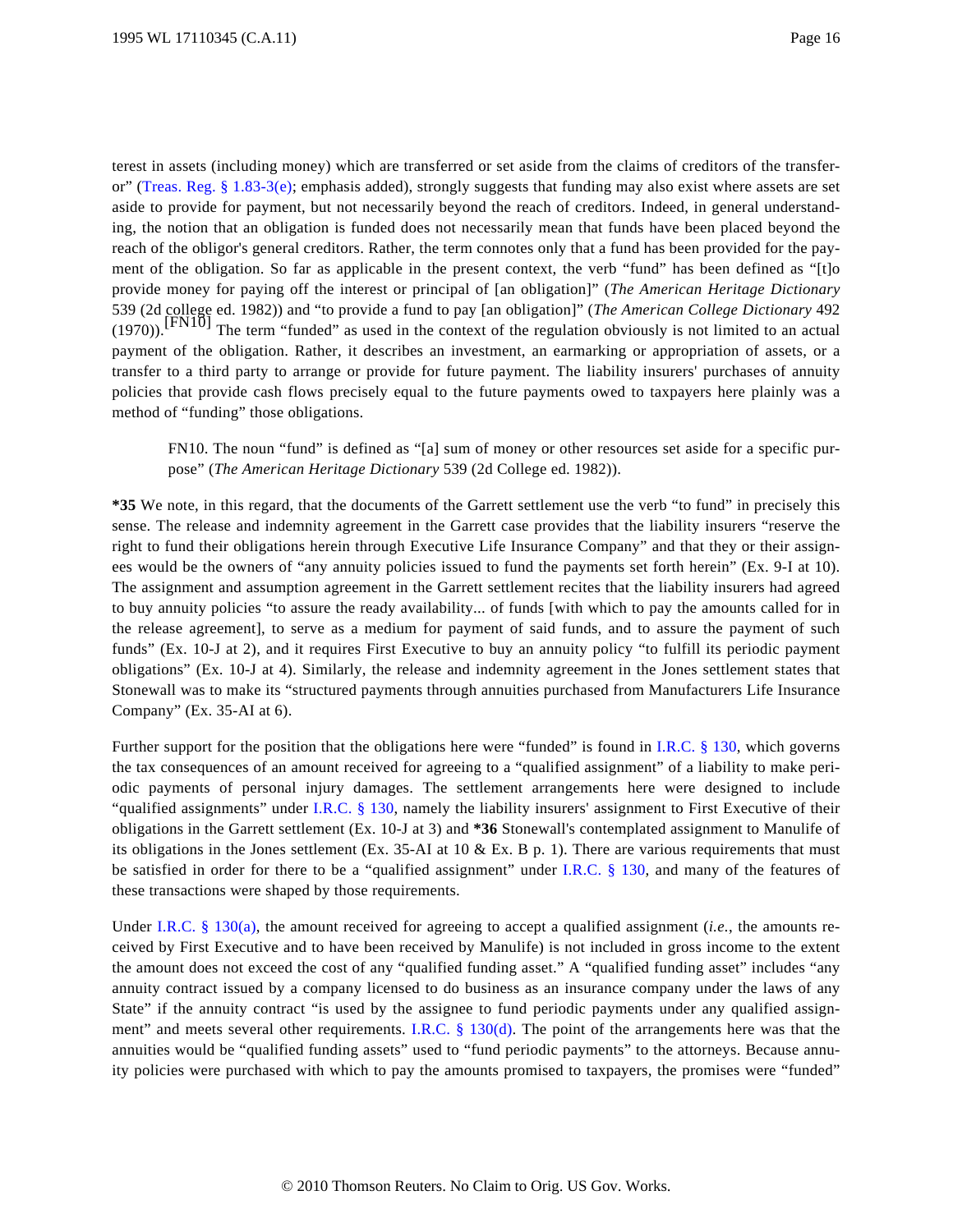within the meaning of [I.R.C. § 130](http://www.westlaw.com/Find/Default.wl?rs=dfa1.0&vr=2.0&DB=1012823&DocName=26USCAS130&FindType=L).

The foregoing shows that the promises of the liability insurers in this case (assuming that they are considered to be the promisors here) were "funded" within the ordinary meaning of that term. Further, it shows that the concept of a funded obligation does not necessarily require that the assets with **\*37** which the obligation is to be paid be placed beyond the reach of the obligor's creditors.

Thus, absent a statutory or regulatory requirement to do so--and there is no such requirement here--there is no reason to require, in the circumstances of the Jones settlement, that assets be transferred beyond the reach of Stonewall's general creditors before they can be deemed to fund a promise for purposes of [I.R.C. § 83](http://www.westlaw.com/Find/Default.wl?rs=dfa1.0&vr=2.0&DB=1012823&DocName=26USCAS83&FindType=L). After all, Stonewall is an insurance company. Insofar as pertinent here, Stonewall's undertaking in the Jones settlement was the promise of an insurance company to make specified future payments of money to each of taxpayers. Stonewall took funds sufficient, if properly invested, to produce a stream of funds in the amount of its payment obligations to taxpayers and invested them in annuity contracts from a different insurance company-- Manufacturers Life--to provide for the payments to taxpayers. *See* [Rev. Rul. 79-220, 1979-2 C.B. 74, 75](http://www.westlaw.com/Find/Default.wl?rs=dfa1.0&vr=2.0&DB=0001048&FindType=Y&SerialNum=1979020295) (insurance company's purchase of annuity contract in amount of annuity it agreed to pay to claimant of damages from its insured was merely an investment to provide source of funds to satisfy obligation to damage claimant). To be sure, since Stonewall remained the owner of the annuity policies, the annuities were not removed from the reach of its general creditors. But if Stonewall had made a qualified assignment of its payment obligations to Manulife, as had been contemplated, then Manulife would have been the owner of the Manufacturers Life annuities, and although the annuities would then be beyond the reach of Stonewall's general creditors, they would be within the reach of **\*38** the creditors of Manulife. (*See* Ex. 35-AI at Ex. B.) It makes no sense, in the circumstances here, to require that the promise to pay of one insurance company be substituted for that of another in order for taxpayers to have received property for purposes of [I.R.C. § 83](http://www.westlaw.com/Find/Default.wl?rs=dfa1.0&vr=2.0&DB=1012823&DocName=26USCAS83&FindType=L).

Moreover, it would be particularly illogical, even if Stonewall is deemed to be the promisor, to require that funding assets be transferred beyond the reach of Stonewall's creditors in order for Stonewall's promise to be funded, because here Stonewall was not the recipient of the services for which taxpayers were being paid. In the compensation-related area of qualified pension plans, for example, the allowance of favorable tax treatment only for pension funds that are not held by the employer is designed to insure that the funds will actually benefit the employees concerned. *[Trebotich v. Commissione](http://www.westlaw.com/Find/Default.wl?rs=dfa1.0&vr=2.0&DB=350&FindType=Y&ReferencePositionType=S&SerialNum=1974109467&ReferencePosition=1023)r*[, 492 F.2d 1018, 1023-1024 \(9th Cir. 197](http://www.westlaw.com/Find/Default.wl?rs=dfa1.0&vr=2.0&DB=350&FindType=Y&ReferencePositionType=S&SerialNum=1974109467&ReferencePosition=1023)4). It has similarly been held that, for a plan to be funded within the meaning of other ERISA provisions, the assets set aside to fund the plan must be separate from the general assets of the employer (*[Dependahl v. Falstaff Brewing Corp.](http://www.westlaw.com/Find/Default.wl?rs=dfa1.0&vr=2.0&DB=350&FindType=Y&ReferencePositionType=S&SerialNum=1981127994&ReferencePosition=1214)*, 653 [F.2d at 1214](http://www.westlaw.com/Find/Default.wl?rs=dfa1.0&vr=2.0&DB=350&FindType=Y&ReferencePositionType=S&SerialNum=1981127994&ReferencePosition=1214) (considering whether a plan was unfunded within the meaning of [29 U.S.C. § 1003\(b\)\(5\)](http://www.westlaw.com/Find/Default.wl?rs=dfa1.0&vr=2.0&DB=1000546&DocName=29USCAS1003&FindType=L&ReferencePositionType=T&ReferencePosition=SP_277b00009cfc7))): Funding implies the existence of a *res* separate from the ordinary assets of the [employer] corporation. All

whole-life insurance policies which have a cash value with premiums paid in part by corporate contributions to an insurance firm are funded plans. The employee may look to a *res* separate from the corporation in the event the contingency occurs which triggers the liability of the plan.

Since Stonewall was not the employer of or recipient of services from taxpayers, there is no policy end to be furthered **\*39** by imposing the requirement that Stonewall transfer assets beyond the reach of its general creditors in order for its promises to make deferred payments in connection with taxpayers' performance of services to be funded. We submit, therefore, that where, as here, an insurance company that is not the recipient of services from its promisees sets aside funds to provide sufficient money with which to make the promised future payments, the insurance company's promise is funded within the meaning of Treas. Reg. § l.83-3(e), and therefore is property for purposes of [I.R.C. § 83](http://www.westlaw.com/Find/Default.wl?rs=dfa1.0&vr=2.0&DB=1012823&DocName=26USCAS83&FindType=L), even if such assets are not beyond the reach of the insurer's general credit